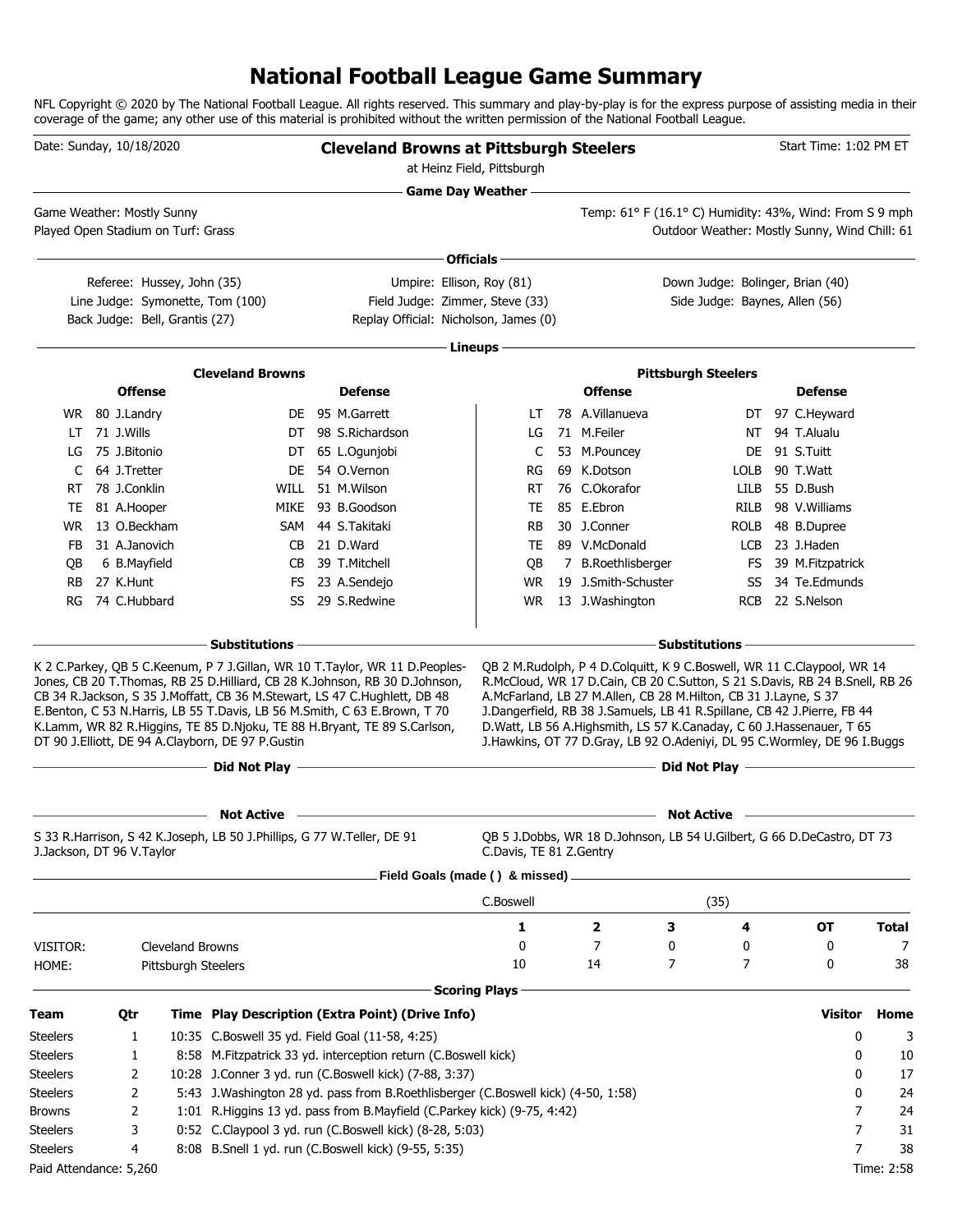# **Final Individual Statistics**

|                            |           | <b>Cleveland Browns</b> |                |              |             |    |             |                    |                         |             |                        |            | <b>Pittsburgh Steelers</b> |            |                |            |                 |             |
|----------------------------|-----------|-------------------------|----------------|--------------|-------------|----|-------------|--------------------|-------------------------|-------------|------------------------|------------|----------------------------|------------|----------------|------------|-----------------|-------------|
| <b>RUSHING</b>             |           |                         | <b>ATT</b>     | <b>YDS</b>   | <b>AVG</b>  |    | LG          | TD                 | <b>RUSHING</b>          |             |                        |            |                            | <b>ATT</b> | <b>YDS</b>     | <b>AVG</b> | LG              | TD          |
| K.Hunt                     |           |                         | 13             | 40           | 3.1         |    | 10          | 0                  | J.Conner                |             |                        |            |                            | 20         | 101            | 5.1        | 14              | $1\,$       |
| D.Hilliard                 |           |                         | 4              | 29           | 7.3         |    | 19          | 0                  | <b>B.Snell</b>          |             |                        |            |                            | 6          | 17             | 2.8        | 5               | 1           |
| <b>B.Mayfield</b>          |           |                         | 1              | 5            | 5.0         |    | 5           | 0                  | C.Claypool              |             |                        |            |                            | 2          | 7              | 3.5        | 4               | 1           |
| D.Johnson                  |           |                         | 4              | 1            | 0.3         |    | 6           | 0                  | <b>B.Roethlisberger</b> |             |                        |            |                            | 3          | 5              | 1.7        | 4               | 0           |
|                            |           |                         |                |              |             |    |             |                    | A.McFarland             |             |                        |            |                            | 3          | $\overline{2}$ | 0.7        | 3               | 0           |
|                            |           |                         |                |              |             |    |             |                    | M.Rudolph               |             |                        |            |                            | 3          | $-3$           | -1.0       | -1              | 0           |
| Total                      |           |                         | 22             | 75           | 3.4         |    | 19          | 0                  | Total                   |             |                        |            |                            | 37         | 129            | 3.5        | 14              | 3           |
| <b>PASSING</b>             | ATT       | <b>CMP</b>              | <b>YDS</b>     | SK/YD TD     |             | LG | <b>IN</b>   | <b>RT</b>          | <b>PASSING</b>          |             |                        | <b>ATT</b> | <b>CMP</b>                 | YDS        | SK/YD TD       |            | <b>IN</b><br>LG | RT          |
| <b>B.Mayfield</b>          | 18        | 10                      | 119            | 4/20         | 1           | 36 | 2           | 54.9               | <b>B.Roethlisberger</b> |             |                        | 22         | 14                         | 162        | 2/20           | 1          | 36<br>0         | 100.9       |
| C.Keenum                   | 10        | 5                       | 46             | 0/0          | 0           | 24 | 0           | 62.9               | M.Rudolph               |             |                        | 1          | 1                          | 6          | 0/0            | 0          | 6<br>0          | 91.7        |
| Total                      | 28        | 15                      | 165            | 4/20         | 1           | 36 | 2           | 53.4               | Total                   |             |                        | 23         | 15                         | 168        | 2/20           | 1          | 36<br>0         | 101.4       |
| <b>PASS RECEIVING</b>      |           | <b>TAR</b>              | <b>REC</b>     | <b>YDS</b>   | <b>AVG</b>  |    | LG          | <b>TD</b>          |                         |             | <b>PASS RECEIVING</b>  |            | <b>TAR</b>                 | <b>REC</b> | <b>YDS</b>     | <b>AVG</b> | LG              | <b>TD</b>   |
|                            |           | 6                       | 5              | 52           | 10.4        |    | 36          | 0                  | C.Claypool              |             |                        |            | $\overline{4}$             | 4          | 74             | 18.5       | 36              | $\mathbf 0$ |
| A.Hooper                   |           | 5                       |                | 40           | 13.3        |    | 24          |                    |                         |             |                        |            | 7                          |            | 68             | 17.0       | 28              |             |
| J.Landry                   |           |                         | 3              |              |             |    |             | 0                  | J. Washington           |             |                        |            |                            | 4          |                |            |                 | 1           |
| O.Beckham                  |           | 4                       | 2              | 25           | 12.5        |    | 13          | 0                  | E.Ebron                 |             |                        |            | 4                          | 2          | 9              | 4.5        | 7               | $\mathbf 0$ |
| K.Hunt                     |           | 3                       | $\overline{2}$ | 17           | 8.5         |    | 12          | 0                  | J.Smith-Schuster        |             |                        |            | 4                          | 2          | 6              | 3.0        | 5               | 0           |
| R.Higgins                  |           | $\overline{2}$          | 1              | 13           | 13.0        |    | 13          | 1                  | A.McFarland             |             |                        |            | 1                          | 1          | 6              | 6.0        | 6               | 0           |
| H.Bryant                   |           | $\overline{2}$          | 1              | 11           | 11.0        |    | 11          | 0                  | <b>B.Snell</b>          |             |                        |            | 1                          | 1          | 4              | 4.0        | 4               | 0           |
| D.Njoku                    |           | 3                       | 1              | 7            | 7.0         |    | 7           | 0                  | J.Conner                |             |                        |            | 1                          | 1          | 1              | 1.0        | 1               | 0           |
| D.Johnson                  |           | 1                       | 0              | 0            | 0.0         |    | 0           | 0                  | R.McCloud               |             |                        |            | $\mathbf{1}$               | 0          | $\mathbf 0$    | 0.0        | 0               | 0           |
| D.Peoples-Jones            |           | 1                       | 0              | 0            | 0.0         |    | 0           | 0                  |                         |             |                        |            |                            |            |                |            |                 |             |
| Total                      |           | 27                      | 15             | 165          | 11.0        |    | 36          | 1                  | Total                   |             |                        |            | 23                         | 15         | 168            | 11.2       | 36              | 1           |
| <b>INTERCEPTIONS</b>       |           |                         | <b>NO</b>      | <b>YDS</b>   | <b>AVG</b>  |    | LG          | TD                 |                         |             | <b>INTERCEPTIONS</b>   |            |                            | <b>NO</b>  | <b>YDS</b>     | <b>AVG</b> | LG              | <b>TD</b>   |
|                            |           |                         |                |              |             |    |             |                    | M.Fitzpatrick           |             |                        |            |                            | 1          | 33             | 33.0       | 33              | 1           |
|                            |           |                         |                |              |             |    |             |                    | C.Sutton                |             |                        |            |                            | 1          | 0              | 0.0        | 0               | 0           |
| Total                      |           |                         | 0              | 0            |             | 0  | 0           | 0                  | Total                   |             |                        |            |                            | 2          | 33             | 16.5       | 33              | 1           |
| <b>PUNTING</b>             | <b>NO</b> | <b>YDS</b>              | <b>AVG</b>     | <b>NET</b>   | TB          |    | <b>IN20</b> | LG                 | <b>PUNTING</b>          |             |                        | NO.        | <b>YDS</b>                 | <b>AVG</b> | <b>NET</b>     | TВ         | <b>IN20</b>     | LG          |
| J.Gillan                   | 6         | 242                     | 40.3           | 34.2         |             | 0  | 2           | 59                 | D.Colquitt              |             |                        | 5          | 209                        | 41.8       | 36.6           | 1          | 1               | 44          |
| Total                      | 6         | 242                     | 40.3           | 34.2         |             | 0  | 2           | 59                 | Total                   |             |                        | 5          | 209                        | 41.8       | 36.6           | 1          | 1               | 44          |
| <b>PUNT RETURNS</b>        |           | <b>NO</b>               | <b>YDS</b>     | <b>AVG</b>   | FC          |    | LG          | TD                 | <b>PUNT RETURNS</b>     |             |                        |            | <b>NO</b>                  | <b>YDS</b> | <b>AVG</b>     | FC         | LG              | <b>TD</b>   |
| D.Peoples-Jones            |           | $\overline{2}$          | 6              | 3.0          |             | 1  | 4           | $\mathbf 0$        | R.McCloud               |             |                        |            | 3                          | 37         | 12.3           | 2          | 17              | 0           |
| [DOWNED]                   |           | 1                       | 0              | 0.0          |             | 0  | 0           | 0                  |                         |             | [OUT OF BOUNDS]        |            | $\mathbf{1}$               | 0          | $0.0\,$        | 0          | 0               | 0           |
| [TOUCHBACK]                |           | 1                       | 0              | 0.0          |             | 0  | 0           | 0                  |                         |             |                        |            |                            |            |                |            |                 |             |
| Total                      |           | 2                       | 6              | 3.0          |             | 1  | 4           | 0                  | Total                   |             |                        |            | 3                          | 37         | 12.3           | 2          | 17              | 0           |
| <b>KICKOFF RETURNS</b>     |           | <b>NO</b>               | <b>YDS</b>     | <b>AVG</b>   | FC          |    | LG          | TD                 |                         |             | <b>KICKOFF RETURNS</b> |            | <b>NO</b>                  | <b>YDS</b> | <b>AVG</b>     | FC         | LG              | <b>TD</b>   |
| D.Peoples-Jones            |           | 4                       | 89             | 22.3         |             | 0  | 26          | 0                  | R.McCloud               |             |                        |            | $\mathbf{1}$               | 28         | 28.0           | 0          | 28              | 0           |
| D.Hilliard                 |           | 1                       | 13             | 13.0         |             | 0  | 13          | 0                  | [TOUCHBACK]             |             |                        |            | $\mathbf{1}$               | 0          | 0.0            | 0          | 0               | 0           |
| [TOUCHBACK]                |           | $\overline{2}$          | 0              | 0.0          |             | 0  | 0           | 0                  |                         |             |                        |            |                            |            |                |            |                 |             |
| Total                      |           | 5                       | 102            | 20.4         |             | 0  | 26          | 0                  | Total                   |             |                        |            | $\mathbf{1}$               | 28         | 28.0           | 0          | 28              | 0           |
| <b>Cleveland Browns</b>    |           |                         |                |              |             |    |             |                    |                         |             |                        |            |                            |            |                |            |                 |             |
| <b>FUMBLES</b>             |           |                         |                | <b>FUM</b>   | <b>LOST</b> |    |             | OWN-REC YDS TD     |                         |             | <b>FORCED</b>          |            | <b>OPP-REC</b>             | <b>YDS</b> | <b>TD</b>      |            | <b>OUT-BDS</b>  |             |
| D.Johnson                  |           |                         |                | $\mathbf{1}$ |             | 0  |             | $\mathbf{1}$       | $\mathbf 0$             | $\mathbf 0$ | 0                      |            | $\mathbf{0}$               | 0          | $\mathbf 0$    |            | 0               |             |
| Total                      |           |                         |                | $\mathbf{1}$ |             | 0  |             | $\mathbf{1}$       | 0                       | 0           | 0                      |            | 0                          | 0          | 0              |            | 0               |             |
| <b>Pittsburgh Steelers</b> |           |                         |                |              |             |    |             |                    |                         |             |                        |            |                            |            |                |            |                 |             |
| <b>FUMBLES</b>             |           |                         |                |              | FUM LOST    |    |             | <b>OWN-REC YDS</b> |                         | TD          | <b>FORCED</b>          |            | <b>OPP-REC</b>             | <b>YDS</b> | <b>TD</b>      |            | <b>OUT-BDS</b>  |             |
| S.Tuitt                    |           |                         |                |              | 0           | 0  |             | 0                  | 0                       | 0           | $\mathbf{1}$           |            | 0                          | 0          | 0              |            | 0               |             |
| Total                      |           |                         |                |              | 0           | 0  |             | 0                  | 0                       | 0           | $\mathbf{1}$           |            | 0                          | 0          | 0              |            | 0               |             |
|                            |           |                         |                |              |             |    |             |                    |                         |             |                        |            |                            |            |                |            |                 |             |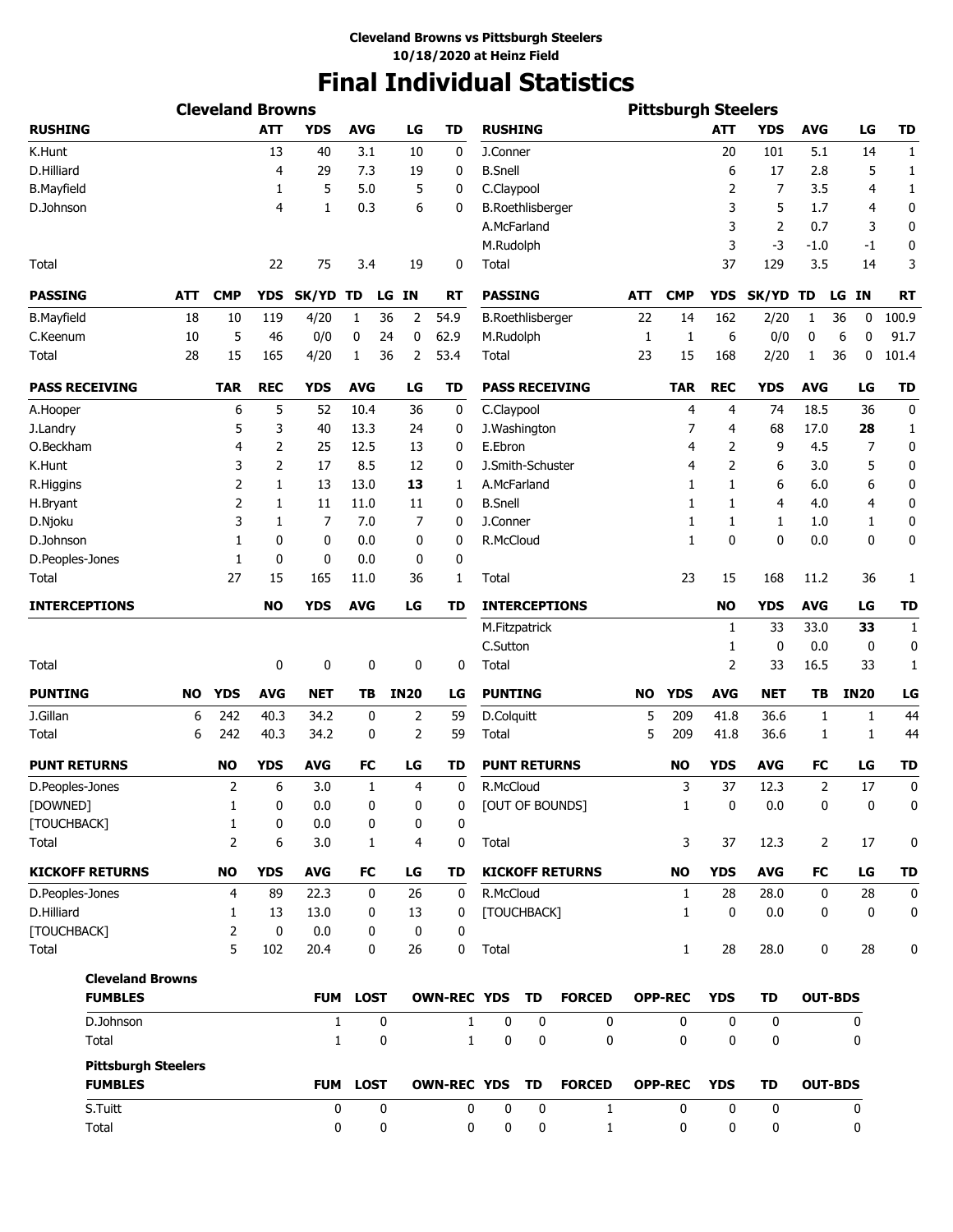# **Final Team Statistics**

|                                                      | <b>Visitor</b>    | Home            |
|------------------------------------------------------|-------------------|-----------------|
|                                                      | <b>Browns</b>     | <b>Steelers</b> |
| <b>TOTAL FIRST DOWNS</b>                             | $12 \overline{ }$ | 18              |
| By Rushing                                           | 2                 | 12              |
| By Passing                                           | 8                 | 5               |
| <b>By Penalty</b>                                    | 2                 | 1               |
| THIRD DOWN EFFICIENCY                                | 1-12-8%           | 5-14-36%        |
| <b>FOURTH DOWN EFFICIENCY</b>                        | $0 - 3 - 0%$      | 2-2-100%        |
| <b>TOTAL NET YARDS</b>                               | 220               | 277             |
| Total Offensive Plays (inc. times thrown passing)    | 54                | 62              |
| Average gain per offensive play                      | 4.1               | 4.5             |
| <b>NET YARDS RUSHING</b>                             | 75                | 129             |
| <b>Total Rushing Plays</b>                           | 22                | 37              |
| Average gain per rushing play                        | 3.4               | 3.5             |
| Tackles for a loss-number and yards                  | $3-4$             | $2 - 7$         |
| <b>NET YARDS PASSING</b>                             | 145               | 148             |
| Times thrown - yards lost attempting to pass         | $4 - 20$          | $2 - 20$        |
| Gross yards passing                                  | 165               | 168             |
| <b>PASS ATTEMPTS-COMPLETIONS-HAD INTERCEPTED</b>     | $28 - 15 - 2$     | $23 - 15 - 0$   |
| Avg gain per pass play (inc.# thrown passing)        | 4.5               | 5.9             |
| <b>KICKOFFS Number-In End Zone-Touchbacks</b>        | $2 - 2 - 1$       | $7 - 5 - 2$     |
| <b>PUNTS Number and Average</b>                      | $6 - 40.3$        | $5 - 41.8$      |
| <b>Had Blocked</b>                                   | 0                 | 0               |
| <b>FGs - PATs Had Blocked</b>                        | $0 - 0$           | $0 - 0$         |
| <b>Net Punting Average</b>                           | 34.2              | 36.6            |
| <b>TOTAL RETURN YARDAGE (Not Including Kickoffs)</b> | 6                 | 70              |
| No. and Yards Punt Returns                           | $2 - 6$           | $3 - 37$        |
| No. and Yards Kickoff Returns                        | $5 - 102$         | $1 - 28$        |
| No. and Yards Interception Returns                   | $0 - 0$           | $2 - 33$        |
| <b>PENALTIES Number and Yards</b>                    | $7 - 55$          | $6 - 45$        |
| <b>FUMBLES Number and Lost</b>                       | $1 - 0$           | $0 - 0$         |
| <b>TOUCHDOWNS</b>                                    | 1                 | 5               |
| Rushing                                              | 0                 | 3               |
| Passing                                              | 1                 | 1               |
| Interceptions                                        | 0                 | $\mathbf{1}$    |
| <b>EXTRA POINTS Made-Attempts</b>                    | $1 - 1$           | $5-5$           |
| Kicking Made-Attempts                                | $1 - 1$           | $5-5$           |
| <b>FIELD GOALS Made-Attempts</b>                     | $0 - 0$           | $1 - 1$         |
| <b>RED ZONE EFFICIENCY</b>                           | 1-1-100%          | 3-4-75%         |
| <b>GOAL TO GO EFFICIENCY</b>                         | $0 - 0 - 0\%$     | 3-3-100%        |
| <b>SAFETIES</b>                                      | 0                 | 0               |
| <b>FINAL SCORE</b>                                   | 7                 | 38              |
| TIME OF POSSESSION                                   | 25:54             | 34:06           |
|                                                      |                   |                 |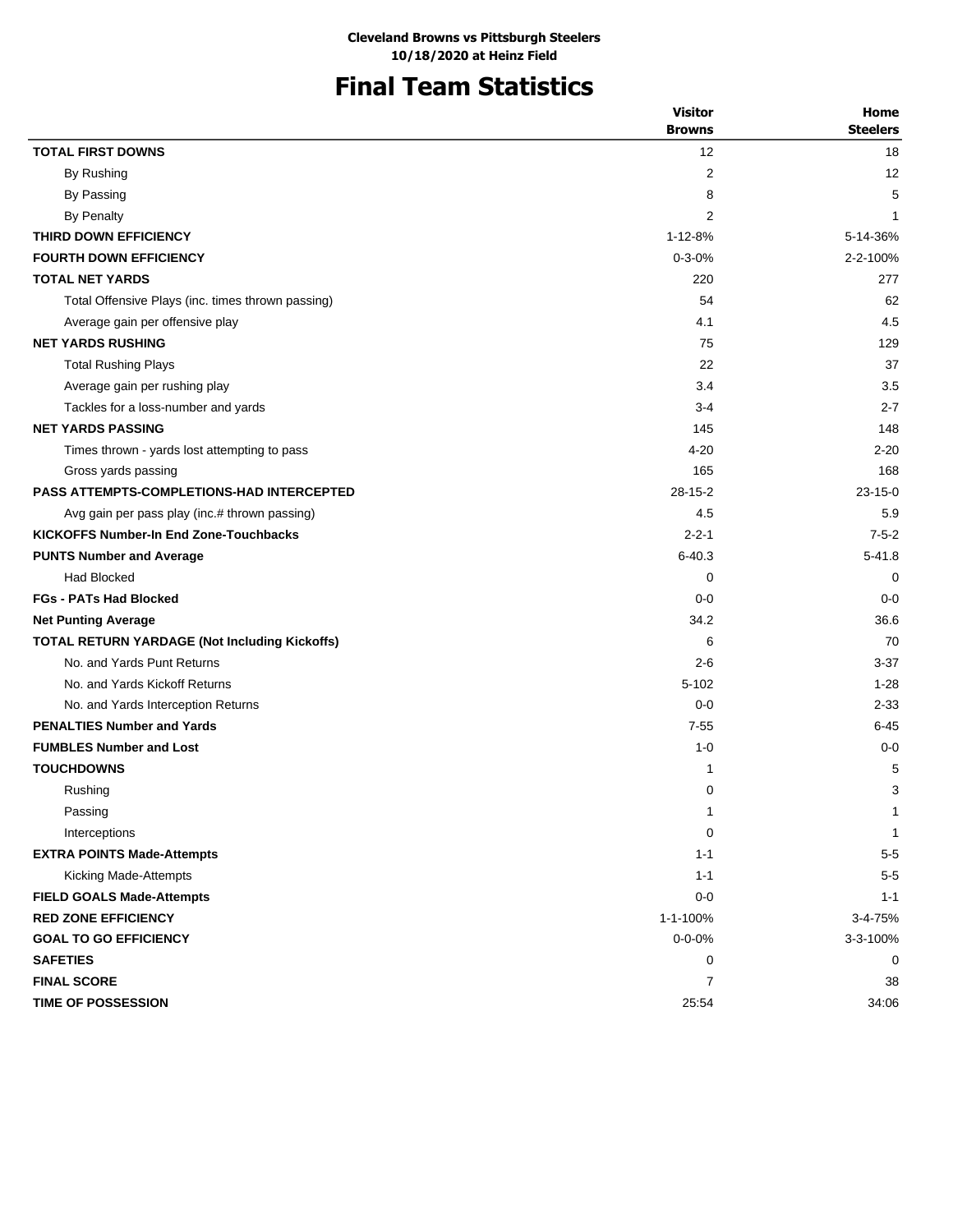# **Ball Possession And Drive Chart**

**Cleveland Browns**

| #  | Time<br>Recd | Time<br>Lost | <b>Time How Ball</b><br><b>Poss Obtained</b> | <b>Drive</b><br>Began | #<br><b>Play</b> | Yds<br>Gain | Yds<br>Pen   | Net<br>Yds | 1st<br>Down  | Last<br><b>Scrm</b> | <b>How Given</b><br>Up |
|----|--------------|--------------|----------------------------------------------|-----------------------|------------------|-------------|--------------|------------|--------------|---------------------|------------------------|
|    | 10:35        | 8:58         | 1:37 Kickoff                                 | <b>CLV 21</b>         | 3                | 7           | 0            |            | $\mathbf{0}$ | <b>CLV 28</b>       | Interception           |
| 2  | 8:58         | 7:14         | 1:44 Kickoff                                 | <b>CLV 25</b>         | 3                |             | 0            |            | 0            | CLV 26              | Punt                   |
| 3  | 5:30         | 2:37         | 2:53 Punt                                    | <b>CLV 36</b>         | 5.               | 21          | 0            | 21         | 2            | <b>PIT 43</b>       | Punt                   |
| 4  | 1:04         | 14:05        | 1:59 Punt                                    | <b>CLV 46</b>         | 5.               | 17          | -5           | 12         | 1            | <b>PIT 42</b>       | Punt                   |
| 5. | 10:28        | 7:41         | 2:47 Kickoff                                 | <b>CLV 24</b>         | 4                | 20          | $-10$        | 10         | 1            | <b>CLV 34</b>       | Interception           |
| 6  | 5:43         | 1:01         | 4:42 Kickoff                                 | <b>CLV 25</b>         | 9                | 65          | 10           | 75         | 5.           | $*$ PIT 13          | Touchdown              |
|    | 0:33         | 0:02         | $0:31$ Punt                                  | <b>CLV 39</b>         | 3                | 19          | $-10$        | 9          | $\Omega$     | CLV 48              | Punt                   |
| 8  | 15:00        | 12:48        | 2:12 Kickoff                                 | CLV 18                | 3                | $-11$       | -5           | -16        | $\mathbf{0}$ | CLV <sub>2</sub>    | Punt                   |
| 9  | 7:41         | 5:55         | $1:46$ Punt                                  | <b>CLV 20</b>         | 4                | 8           | $\mathbf{0}$ | 8          | $\Omega$     | <b>CLV 29</b>       | Downs                  |
| 10 | 0:52         | 13:43        | 2:09 Kickoff                                 | CLV 16                |                  | 39          | 0            | 39         | 2            | PIT 45              | Downs                  |
| 11 | 8:08         | 6:07         | 2:01 Kickoff                                 | <b>CLV 25</b>         | 5.               | 26          | 0            | 26         | 1            | <b>PIT 47</b>       | Downs                  |
| 12 | 3:17         | 1:44         | $1:33$ Punt                                  | <b>CLV 12</b>         | 3                | 8           | 0            | 8          | $\mathbf{0}$ | <b>CLV 20</b>       | Punt                   |
|    |              |              |                                              |                       |                  |             |              |            |              |                     |                        |

(307) Average CLV 26

#### **Pittsburgh Steelers**

| #  | Time<br>Recd | Time<br>Lost | <b>Time How Ball</b><br><b>Poss Obtained</b> | <b>Drive</b><br>Began | #<br><b>Play</b> | Yds<br>Gain | Yds<br>Pen | Net<br>Yds | 1st<br>Down   | Last<br>Scrm  | <b>How Given</b><br>Up |
|----|--------------|--------------|----------------------------------------------|-----------------------|------------------|-------------|------------|------------|---------------|---------------|------------------------|
|    | 15:00        | 10:35        | 4:25 Kickoff                                 | <b>PIT 25</b>         | 11               | 58          | 0          | 58         | 3             | * CLV 17      | Field Goal             |
|    | 7:14         | 5:30         | 1:44 Punt                                    | <b>PIT 35</b>         | 3                | $-11$       | 0          | $-11$      | 0             | <b>PIT 24</b> | Punt                   |
| 3  | 2:37         | 1:04         | 1:33 Punt                                    | <b>PIT 14</b>         | 3                | 5           | 0          | 5          | 0             | <b>PIT 19</b> | Punt                   |
| 4  | 14:05        | 10:28        | 3:37 Punt                                    | <b>PIT 12</b>         | 7                | 73          | 15         | 88         | 5             | $*$ CLV 3     | Touchdown              |
| 5. | 7:41         | 5:43         | 1:58 Interception                            | 50                    | 4                | 45          | 5          | 50         | $\mathcal{P}$ | <b>CLV 28</b> | Touchdown              |
| 6  | 1:01         | 0:33         | 0:28 Kickoff                                 | <b>PIT 24</b>         | 3                | $-2$        | 0          | $-2$       | 0             | <b>PIT 22</b> | Punt                   |
|    | 0:02         | 0:00         | $0:02$ Punt                                  | <b>PIT 21</b>         |                  | $-1$        | 0          | $-1$       | $\mathbf{0}$  | <b>PIT 21</b> | End of Half            |
| 8  | 12:48        | 7:41         | 5:07 Punt                                    | <b>CLV 45</b>         | 8                | 25          | $-20$      | 5.         |               | <b>CLV 40</b> | Punt                   |
| 9  | 5:55         | 0:52         | 5:03 Downs                                   | <b>CLV 28</b>         | 8                | 28          | 0          | 28         | 3             | $*$ CLV 3     | Touchdown              |
| 10 | 13:43        | 8:08         | 5:35 Downs                                   | <b>PIT 45</b>         | 9                | 55          |            | 55         | 4             | $*$ CLV 1     | Touchdown              |
| 11 | 6:07         | 3:17         | 2:50 Downs                                   | <b>PIT 49</b>         | 3                | 5           | -10        | -5         | $\mathbf{0}$  | <b>PIT 44</b> | Punt                   |
| 12 | 1:44         | 0:00         | 1:44 Punt                                    | CLV <sub>48</sub>     | 3                | $-3$        | 0          | -3         | $\mathbf{0}$  | 50            | End of Game            |

(454) Average PIT 38

**\* inside opponent's 20**

|                | <b>Time of Possession by Quarter</b> | 1st                | 2nd  | 3rd   | 4th                  | ΟТ | Total |
|----------------|--------------------------------------|--------------------|------|-------|----------------------|----|-------|
| <b>Visitor</b> | Cleveland Browns                     | 7:18               | 8:55 | 4:50  | 4:51                 |    | 25:54 |
| Home           | Pittsburgh Steelers                  | 7:42               | 6:05 | 10:10 | 10:09                |    | 34:06 |
|                | Kickoff Drive No.-Start Average      | Browns: 7 - CLV 22 |      |       | Steelers: 2 - PIT 24 |    |       |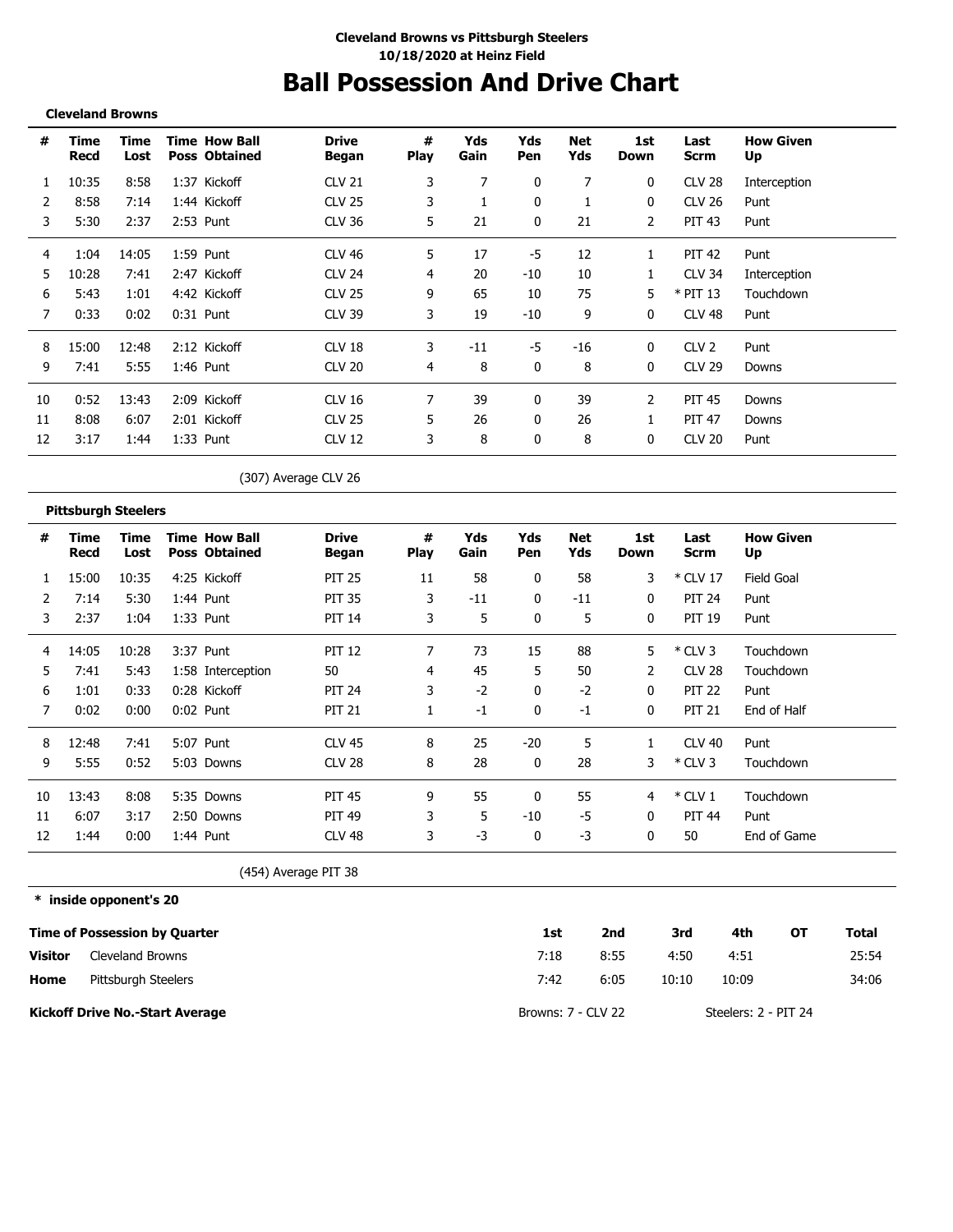## **Final Defensive Statistics**

| <b>Cleveland Browns</b> |                |              |             |              | <b>Regular Defensive Plays</b> |            |   |    |           |              |           |              | <b>Special Teams</b> |    |           |           |            | <b>Misc</b> |           |           |
|-------------------------|----------------|--------------|-------------|--------------|--------------------------------|------------|---|----|-----------|--------------|-----------|--------------|----------------------|----|-----------|-----------|------------|-------------|-----------|-----------|
|                         | <b>TKL</b>     | AST          | <b>COMB</b> | <b>SK</b>    | <b>YDS</b>                     | <b>TFL</b> | Q | ΙN | <b>PD</b> | <b>FF</b>    | <b>FR</b> | <b>TKL</b>   | <b>AST</b>           | FF | <b>FR</b> | <b>BL</b> | <b>TKL</b> | <b>AST</b>  | <b>FF</b> | <b>FR</b> |
| <b>B.Goodson</b>        |                | 5            | 10          | 0.5          | 6                              |            |   | 0  | 0         |              | 0         | 0            | 0                    | 0  | 0         | 0         | O          |             |           | 0         |
| A.Sendejo               |                | 3            |             | 0            | 0                              | 0          | 0 | 0  | 0         | 0            | 0         | 0            | 0                    | 0  | 0         | 0         | 0          | 0           | 0         | 0         |
| S.Redwine               |                | 2            | 6           | 0.5          | 6                              | 0          |   | 0  | 0         | 0            | 0         | 0            | 0                    | 0  | 0         | 0         | 0          | 0           | 0         | 0         |
| T.Mitchell              | 4              | 2            | 6           | 0            | 0                              | 0          | 0 | 0  | 2         | 0            | 0         | 0            | 0                    | 0  | 0         | 0         | 0          | 0           | 0         | 0         |
| M.Smith                 | 5              | $\mathbf{0}$ | 5           | $\mathbf{0}$ | $\mathbf{0}$                   | 0          | 0 | 0  | 0         | $\Omega$     | 0         | $\mathbf{0}$ | 0                    | 0  | 0         | 0         | 0          | 0           | 0         | 0         |
| L.Ogunjobi              |                |              | 5           | 0            | 0                              |            | 0 | 0  | 0         | $\mathbf{0}$ | 0         | 0            | 0                    | 0  | 0         | 0         | 0          | 0           | 0         | 0         |
| M.Garrett               |                |              | 4           |              | 8                              |            |   | 0  | 0         | 0            | 0         | 0            | 0                    | 0  | 0         | 0         | 0          | 0           | 0         | 0         |
| M.Wilson                | 2              | 2            | 4           | 0            | 0                              | 0          | 0 | 0  | 0         | 0            | 0         | 0            | 0                    | 0  | 0         | 0         | 0          | 0           | 0         | 0         |
| S.Richardson            |                | 3            | 4           | 0            | 0                              | 0          | 0 | 0  | 0         | 0            | 0         | 0            | 0                    | 0  | 0         | 0         | 0          | 0           | 0         | 0         |
| D.Ward                  |                | 2            | 3           | 0            | 0                              | 0          | 0 | 0  | 1         | 0            | 0         | 0            | 0                    | 0  | 0         | 0         | 0          | 0           | 0         | 0         |
| O.Vernon                |                | 2            | 3           | 0            | 0                              | 0          | 0 | 0  |           | 0            | 0         | 0            | 0                    | 0  | 0         | 0         | 0          | 0           | 0         | 0         |
| K.Johnson               |                | 2            | 3           | 0            | 0                              | 0          | 0 | 0  |           | 0            | 0         | 0            | 0                    | 0  | 0         | 0         | 0          | 0           | 0         | 0         |
| S.Takitaki              | $\overline{2}$ | 0            | 2           | 0            | 0                              | 0          | 0 | 0  | 0         | $\mathbf{0}$ | 0         | 1            | 0                    | 0  | 0         | 0         | 0          | 0           | 0         | 0         |
| P.Gustin                |                | 0            |             | 0            | 0                              | 0          | 0 | 0  | 0         | 0            | 0         | 0            | 0                    | 0  | 0         | 0         | 0          | 0           | 0         | 0         |
| M.Stewart               |                | 0            | 0           | 0            | 0                              | 0          | 0 | 0  | 0         |              | 0         | 2            | 0                    | 0  | 0         | 0         | 0          | 0           | 0         | 0         |
| C.Hughlett              | 0              | 0            | 0           | 0            | 0                              | 0          | 0 | 0  | 0         | 0            | 0         |              | 0                    | 0  | 0         | 0         | 0          | 0           | 0         | 0         |
| R.Higgins               | 0              | 0            | 0           | 0            | 0                              | 0          | 0 | 0  | 0         | 0            | 0         | 0            | 0                    | 0  | 0         | 0         |            | 0           | 0         | 0         |
| D.Johnson               |                | 0            | 0           | 0            | 0                              | 0          | 0 | 0  | 0         | 0            | 0         | 0            | 0                    | 0  | 0         | 0         | 0          | 0           | 0         |           |
| Total                   | 38             | 25           | 63          | 2            | 20                             | 3          |   | 0  | 5         | o            | 0         | 4            | 0                    |    | 0         | 0         |            | 0           |           |           |

#### **TKL = Tackle AST = Assist COMB = Combined QH=QB Hit IN = Interception PD = Pass Defense FF = Forced Fumble FR = Fumble Recovery**

| <b>Pittsburgh Steelers</b> |            |            |                |              | <b>Regular Defensive Plays</b> |            |   |    |    |              |           |            | <b>Special Teams</b> |    |           |              |            | <b>Misc</b> |              |           |
|----------------------------|------------|------------|----------------|--------------|--------------------------------|------------|---|----|----|--------------|-----------|------------|----------------------|----|-----------|--------------|------------|-------------|--------------|-----------|
|                            | <b>TKL</b> | <b>AST</b> | <b>COMB</b>    | SK           |                                | YDS TFL QH |   | ΙN | PD | <b>FF</b>    | <b>FR</b> | <b>TKL</b> | <b>AST</b>           | FF | <b>FR</b> | <b>BL</b>    | <b>TKL</b> | <b>AST</b>  | <b>FF</b>    | <b>FR</b> |
| C.Heyward                  | 6          |            | 8              | 0            |                                |            |   |    |    |              | 0         | 0          | 0                    | 0  | 0         | 0            |            |             |              | 0         |
| V. Williams                | 3          | 3          | 6              | 0            | 0                              |            | 0 | 0  | 0  | 0            | 0         | 0          | 0                    | 0  | 0         | 0            | 0          | 0           | 0            | 0         |
| S.Tuitt                    |            |            | 5              | 0.5          | 3.5                            | 0          |   | 0  | 0  |              | 0         | 0          | 0                    | 0  | 0         | 0            | 0          | 0           | O            | 0         |
| R.Spillane                 | 4          |            | 5              | $\mathbf{0}$ | $\mathbf 0$                    |            | 0 | 0  | 0  | 0            | 0         |            | 0                    | 0  | 0         | 0            | 0          | 0           | 0            | 0         |
| D.Bush                     | 2          | 3          | 5              | 0.5          | 3.5                            | 0          |   | 0  | 0  | 0            | 0         | 0          | 0                    | 0  | 0         | 0            | 0          | 0           | 0            | 0         |
| <b>B.Dupree</b>            |            | 0          | 4              | 2            | 13                             |            |   | 0  | 0  |              | 0         | 0          | 0                    | 0  | 0         | 0            | 0          |             |              | 0         |
| J.Haden                    |            | 0          | 3              | 0            | 0                              | 0          | 0 | 0  | 3  | 0            | 0         | 0          | 0                    | 0  | 0         | 0            | 0          | 0           |              | 0         |
| S.Nelson                   |            | 0          | 3              | 0            | 0                              | 0          | 0 | 0  | 0  | 0            | 0         | 0          | 0                    | 0  | 0         | 0            | 0          | 0           | 0            | 0         |
| T.Watt                     |            |            | 3              | $\mathbf{0}$ | 0                              |            | 0 | 0  | 0  | 0            | 0         | 0          | 0                    | 0  | 0         | 0            | 0          | 0           | 0            | 0         |
| C.Sutton                   |            | 0          | $\overline{2}$ |              | 0                              |            | 0 |    |    | 0            | 0         | 0          | 0                    | 0  | 0         | 0            | 0          | 0           |              | 0         |
| O.Adeniyi                  |            | 0          | 2              | 0            | 0                              | 0          | 0 | 0  | 0  | 0            | 0         | 0          | 0                    | 0  | 0         | 0            | 0          | 0           |              | 0         |
| Te.Edmunds                 |            |            | 2              | 0            | 0                              | 0          | 0 | 0  |    | 0            | 0         | 0          | 0                    | 0  | 0         | 0            | 0          | 0           | 0            | 0         |
| C.Wormley                  | 0          |            | $\mathbf{1}$   | $\mathbf{0}$ | 0                              | 0          |   | 0  | 0  | $\mathbf{0}$ | 0         | 0          | 0                    | 0  | 0         | $\mathbf{0}$ | 0          | 0           | $\mathbf{0}$ | 0         |
| M.Fitzpatrick              |            |            |                | 0            | 0                              | 0          | 0 |    |    | 0            | 0         | 0          | 0                    | 0  | 0         | 0            | 0          | 0           |              | 0         |
| T.Alualu                   |            |            |                | 0            | 0                              | 0          |   |    |    |              | 0         | 0          | 0                    |    |           | 0            |            | n           |              | 0         |
| A.Highsmith                | 0          | 0          | 0              | 0            | 0                              | 0          | 0 | 0  | 0  | 0            | 0         | 2          | 1                    | 0  | 0         | 0            | 0          | 0           | 0            | 0         |
| J.Dangerfield              | 0          | 0          | $\mathbf{0}$   | $\mathbf{0}$ | 0                              | 0          | 0 | 0  | 0  | 0            | 0         | 2          | $\mathbf{0}$         | 0  | 0         | $\mathbf{0}$ | 0          | 0           | 0            | 0         |
| J.Pierre                   |            | 0          | $\Omega$       | $\Omega$     | 0                              | 0          | 0 | 0  | 0  | 0            | 0         |            | 0                    | 0  | 0         | 0            | 0          | 0           |              | 0         |
| C.Claypool                 |            | 0          | 0              | 0            | 0                              | 0          | 0 | 0  | 0  | 0            | 0         | 0          |                      | 0  | 0         | 0            | 0          | 0           |              | 0         |
| <b>B.Snell</b>             | 0          | 0          | 0              | 0            | 0                              | 0          | 0 | 0  | 0  | 0            | 0         | 0          | 1                    | 0  | 0         | 0            | 0          | 0           | 0            | 0         |
| <b>Total</b>               | 36         | 15         | 51             | 4            | 20                             | 6          |   | 2  | 7  | 1            | 0         | 6          | 3                    | 0  | 0         | 0            | 0          | 0           | 0            | 0         |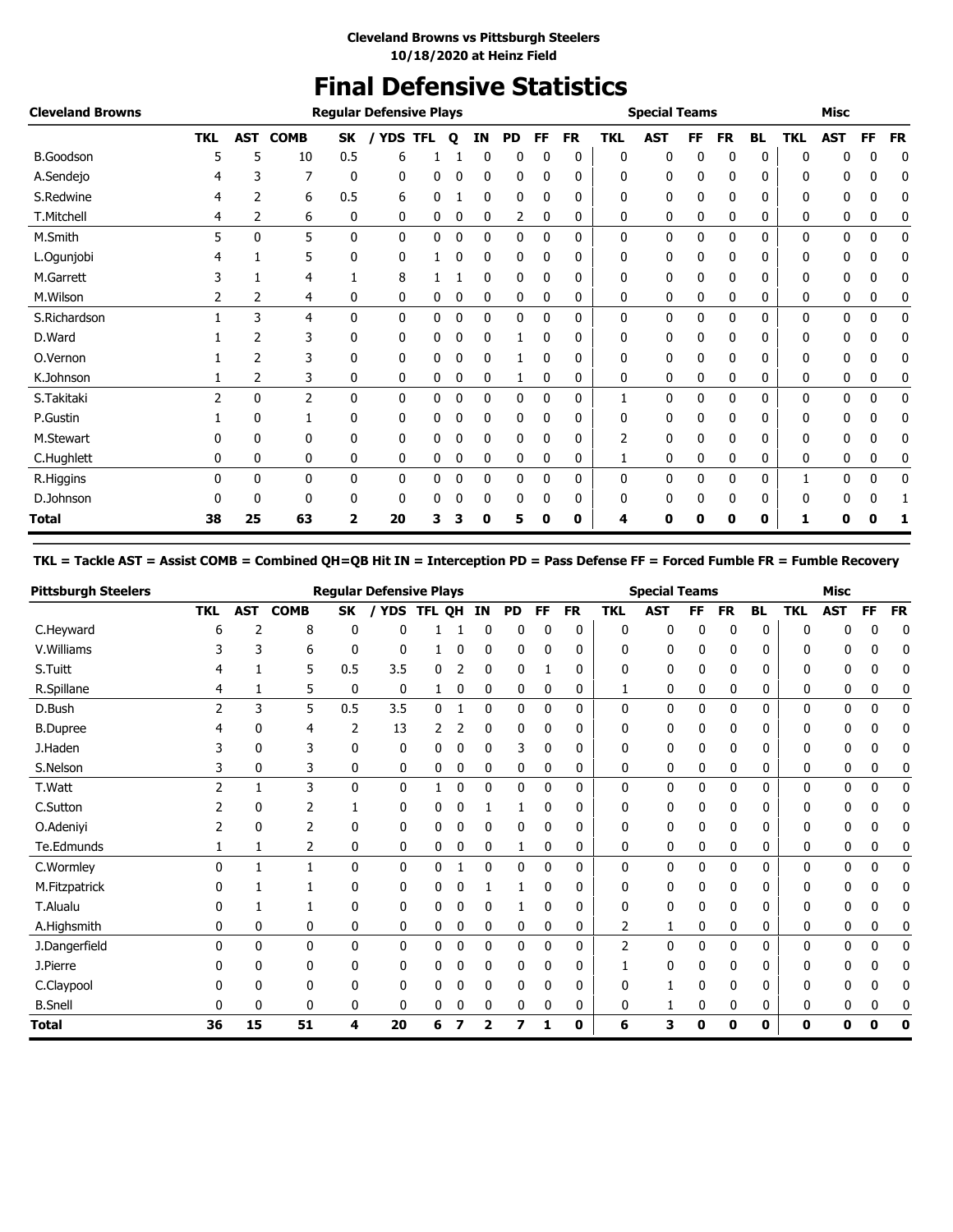### **Cleveland Browns vs Pittsburgh Steelers**

**10/18/2020 at Heinz Field**

### **First Half Summary**

l.

|                                            |     |            |                         |                 |                                                                                   |                |       |                |                                | ı ilət fiali Ədilililal y |                         |           |                    |            |                            |            |                   |                     |             |               |           |
|--------------------------------------------|-----|------------|-------------------------|-----------------|-----------------------------------------------------------------------------------|----------------|-------|----------------|--------------------------------|---------------------------|-------------------------|-----------|--------------------|------------|----------------------------|------------|-------------------|---------------------|-------------|---------------|-----------|
|                                            |     |            | PERIOD SCORES           |                 |                                                                                   |                |       |                |                                |                           |                         |           | TIME OF POSSESSION |            |                            |            |                   |                     |             |               |           |
| <b>Browns</b>                              |     |            |                         | $0 \ 7 = 7$     |                                                                                   |                |       |                | <b>Browns</b>                  |                           |                         |           | 16:13              |            |                            |            |                   |                     |             |               |           |
| <b>Steelers</b>                            |     |            |                         | $10 \t14 = 24$  |                                                                                   |                |       |                | <b>Steelers</b>                |                           |                         |           | 13:47              |            |                            |            |                   |                     |             |               |           |
| Team                                       | Qtr |            |                         |                 | Time Play Description (Extra Point) (Drive Info)                                  |                |       |                |                                | <b>Scoring Plays</b>      |                         |           |                    |            |                            |            |                   |                     | Visitor     |               | Home      |
|                                            | 1   |            |                         |                 | 10:35 C.Boswell 35 yd. Field Goal (11-58, 4:25)                                   |                |       |                |                                |                           |                         |           |                    |            |                            |            |                   |                     | 0           |               |           |
| Steelers<br>Steelers                       | 1   |            |                         |                 | 8:58 M. Fitzpatrick 33 yd. interception return (C. Boswell kick)                  |                |       |                |                                |                           |                         |           |                    |            |                            |            |                   |                     | 0           |               | 3<br>10   |
| Steelers                                   | 2   |            |                         |                 | 10:28 J.Conner 3 yd. run (C.Boswell kick) (7-88, 3:37)                            |                |       |                |                                |                           |                         |           |                    |            |                            |            |                   |                     | 0           |               | 17        |
| Steelers                                   | 2   |            |                         |                 | 5:43 J.Washington 28 yd. pass from B.Roethlisberger (C.Boswell kick) (4-50, 1:58) |                |       |                |                                |                           |                         |           |                    |            |                            |            |                   |                     | 0           |               | 24        |
| Browns                                     | 2   |            |                         |                 | 1:01 R.Higgins 13 yd. pass from B.Mayfield (C.Parkey kick) (9-75, 4:42)           |                |       |                |                                |                           |                         |           |                    |            |                            |            |                   |                     | 7           |               | 24        |
|                                            |     |            |                         |                 |                                                                                   |                |       |                |                                |                           |                         |           |                    |            |                            |            |                   |                     |             |               |           |
|                                            |     |            |                         |                 |                                                                                   |                |       |                |                                |                           |                         |           |                    |            | <b>Cleveland Browns</b>    |            |                   | Pittsburgh Steelers |             |               |           |
| <b>TOTAL FIRST DOWNS</b>                   |     |            |                         |                 |                                                                                   |                |       |                |                                |                           |                         |           |                    |            |                            | 9          |                   |                     |             |               | 10        |
| First Downs Rushing-Passing-by Penalty     |     |            |                         |                 |                                                                                   |                |       |                |                                |                           |                         |           |                    |            | $1 - 6 - 2$                |            |                   |                     |             | $5 - 4 - 1$   |           |
| <b>THIRD DOWN EFFICIENCY</b>               |     |            |                         |                 |                                                                                   |                |       |                |                                |                           |                         |           |                    |            | $1 - 7 - 14%$              |            |                   |                     |             | 2-6-33%       |           |
| <b>TOTAL NET YARDS</b>                     |     |            |                         |                 |                                                                                   |                |       |                |                                |                           |                         |           |                    |            | 150                        |            |                   |                     |             |               | 167       |
| <b>Total Offensive Plays</b>               |     |            |                         |                 |                                                                                   |                |       |                |                                |                           |                         |           |                    |            | 32                         |            |                   |                     |             |               | 31        |
| <b>NET YARDS RUSHING</b>                   |     |            |                         |                 |                                                                                   |                |       |                |                                |                           |                         |           |                    |            | 44                         |            |                   |                     |             |               | 58        |
| <b>NET YARDS PASSING</b>                   |     |            |                         |                 |                                                                                   |                |       |                |                                |                           |                         |           |                    |            | 106                        |            |                   |                     |             |               | 109       |
| Gross Yards Passing                        |     |            |                         |                 |                                                                                   |                |       |                |                                |                           |                         |           |                    |            | 116                        |            |                   |                     |             |               | 129       |
| Times thrown-yards lost attempting to pass |     |            |                         |                 |                                                                                   |                |       |                |                                |                           |                         |           |                    |            | $3 - 10$                   |            |                   |                     |             | $2 - 20$      |           |
| Pass Attempts-Completions-Had Intercepted  |     |            |                         |                 |                                                                                   |                |       |                |                                |                           |                         |           |                    |            | $17 - 9 - 2$               |            |                   |                     |             | $17 - 10 - 0$ |           |
| <b>Punts-Number and Average</b>            |     |            |                         |                 |                                                                                   |                |       |                |                                |                           |                         |           |                    |            | $4 - 33.3$                 |            |                   |                     |             | $3 - 41.7$    |           |
| <b>Penalties-Number and Yards</b>          |     |            |                         |                 |                                                                                   |                |       |                |                                |                           |                         |           |                    |            | 5 - 45                     |            |                   |                     |             | 3 - 15        |           |
| <b>Fumbles-Number and Lost</b>             |     |            |                         |                 |                                                                                   |                |       |                |                                |                           |                         |           |                    |            | $0 - 0$                    |            |                   |                     |             | $0 - 0$       |           |
| <b>Red Zone Efficiency</b>                 |     |            |                         |                 |                                                                                   |                |       |                |                                |                           |                         |           |                    |            | 1-1-100%                   |            |                   |                     |             | 1-2-50%       |           |
| <b>Average Drive Start</b>                 |     |            |                         |                 |                                                                                   |                |       |                |                                |                           |                         |           |                    |            | <b>CLV 31</b>              |            |                   |                     |             | <b>PIT 26</b> |           |
|                                            |     |            | <b>Cleveland Browns</b> |                 |                                                                                   |                |       |                |                                |                           |                         |           |                    |            | <b>Pittsburgh Steelers</b> |            |                   |                     |             |               |           |
| <b>RUSHING</b>                             |     |            |                         | <b>ATT</b>      | YDS                                                                               | <b>AVG</b>     |       | LG             | TD                             | <b>RUSHING</b>            |                         |           |                    |            |                            | ATT        | YDS               | <b>AVG</b>          |             | LG            | TD        |
| K.Hunt                                     |     |            |                         | 9               | 33                                                                                | 3.7            |       | 10             | 0                              | J.Conner                  |                         |           |                    |            |                            | 11         | 59                | 5.4                 |             | 14            | 1         |
| D.Johnson                                  |     |            |                         | 2               | 6                                                                                 | 3.0            |       | 6              | 0                              |                           | <b>B.Roethlisberger</b> |           |                    |            |                            | 1          | $-1$              | $-1.0$              |             | $-1$          | 0         |
| <b>B.Mayfield</b>                          |     |            |                         | 1               | 5                                                                                 | 5.0            |       | 5              | 0                              |                           |                         |           |                    |            |                            |            |                   |                     |             |               |           |
| Total                                      |     |            |                         | 12              | 44                                                                                | 3.7            |       | 10             | 0                              | Total                     |                         |           |                    |            |                            | 12         | 58                | 4.8                 |             | 14            | 1         |
| <b>PASSING</b>                             |     | <b>ATT</b> | <b>CMP</b>              |                 | YDS SK/YD TD                                                                      |                | LG IN |                | RT                             | <b>PASSING</b>            |                         |           |                    | <b>ATT</b> | <b>CMP</b>                 |            | YDS SK/YD TD      |                     | LG IN       |               | <b>RT</b> |
| <b>B.Mayfield</b>                          |     | 17         | 9                       | 116             | 3/10                                                                              | -1             | 36    | 2              | 54.7                           |                           | <b>B.Roethlisberger</b> |           |                    | 17         | 10                         | 129        | 2/20              | -1                  | 36          |               | $0$ 102.3 |
| Total                                      |     | 17         | 9                       | 116             | 3/10                                                                              | 1              | 36    | $\overline{2}$ | 54.7                           | Total                     |                         |           |                    | 17         | 10                         | 129        | 2/20              | 1                   | 36          | 0             | 102.3     |
| <b>PASS RECEIVING</b>                      |     |            | <b>TAR</b>              | <b>REC</b>      | <b>YDS</b>                                                                        | <b>AVG</b>     |       | LG             | TD                             |                           | <b>PASS RECEIVING</b>   |           |                    |            | <b>TAR</b>                 | <b>REC</b> | <b>YDS</b>        | <b>AVG</b>          |             | LG            | TD        |
| A.Hooper                                   |     |            | $\overline{4}$          | 3               | 50                                                                                | 16.7           |       | 36             | 0                              |                           | J.Washington            |           |                    |            | 7                          | 4          | 68                | 17.0                |             | 28            | 1         |
| K.Hunt                                     |     |            | 2                       | 2               | 17                                                                                | 8.5            |       | 12             | 0                              | C.Claypool                |                         |           |                    |            | 2                          | 2          | 44                | 22.0                |             | 36            | 0         |
| R.Higgins                                  |     |            | 2                       | 1               | 13                                                                                | 13.0           |       | 13             | 1                              |                           | J.Smith-Schuster        |           |                    |            | 4                          | 2          | 6                 | 3.0                 |             | 5             | 0         |
| J.Landry                                   |     |            | 2                       | 1               | 13                                                                                | 13.0           |       | 13             | 0                              | E.Ebron                   |                         |           |                    |            | 3                          | 1          | 7                 | 7.0                 |             | 7             | 0         |
| O.Beckham                                  |     |            | 3                       | 1               | 12                                                                                | 12.0           |       | 12             | 0                              | <b>B.Snell</b>            |                         |           |                    |            | 1                          | 1          | 4                 | 4.0                 |             | 4             | 0         |
| H.Bryant                                   |     |            | 2                       | 1               | 11                                                                                | 11.0           |       | 11             | 0                              |                           |                         |           |                    |            |                            |            |                   |                     |             |               |           |
| D.Johnson                                  |     |            | 1                       | 0               | 0                                                                                 | 0.0            |       | 0              | 0                              |                           |                         |           |                    |            |                            |            |                   |                     |             |               |           |
| D.Njoku                                    |     |            | 1                       | 0               | 0                                                                                 | 0.0            |       | 0              | 0                              |                           |                         |           |                    |            |                            |            |                   |                     |             |               |           |
| Total                                      |     |            | 17                      | 9               | 116                                                                               | 12.9           |       | 36             | 1                              | Total                     |                         |           |                    |            | 17                         | 10         | 129               | 12.9                |             | 36            | 1         |
| <b>Cleveland Browns</b>                    |     |            |                         |                 |                                                                                   |                |       |                | <b>Regular Defensive Plays</b> |                           |                         |           |                    |            | <b>Special Teams</b>       |            |                   |                     | <b>Misc</b> |               |           |
|                                            |     | TKL        |                         | <b>AST COMB</b> |                                                                                   | SK / YDS TFL Q |       |                |                                | <b>PD</b><br>IN           | FF                      | <b>FR</b> | <b>TKL</b>         | <b>AST</b> | FF                         | FR.        | BL.<br><b>TKL</b> |                     | AST         | FF            | <b>FR</b> |
| <b>B.Goodson</b>                           |     |            | 3                       | 2               | 5                                                                                 | 0.5            | 6     |                | 1<br>1                         | 0                         | $\pmb{0}$<br>0          | 0         | 0                  |            | 0<br>0                     | 0          | 0                 | 0                   | 0           | 0             | 0         |

T.Mitchell 3 2 5 0 0 0 0 0 2 0 0 0 0 0 0 0 0 0 0 0 S.Redwine 2 2 4 0.5 6 0 1 0 0 0 0 0 0 0 0 0 0 0 0 0 K.Johnson 1 2 3 0 0 0 0 0 1 0 0 0 0 0 0 0 0 0 0 0 **Total 9 8 17 1 12 1 2 0 3 0 0 0 0 0 0 0 0 0 0 0**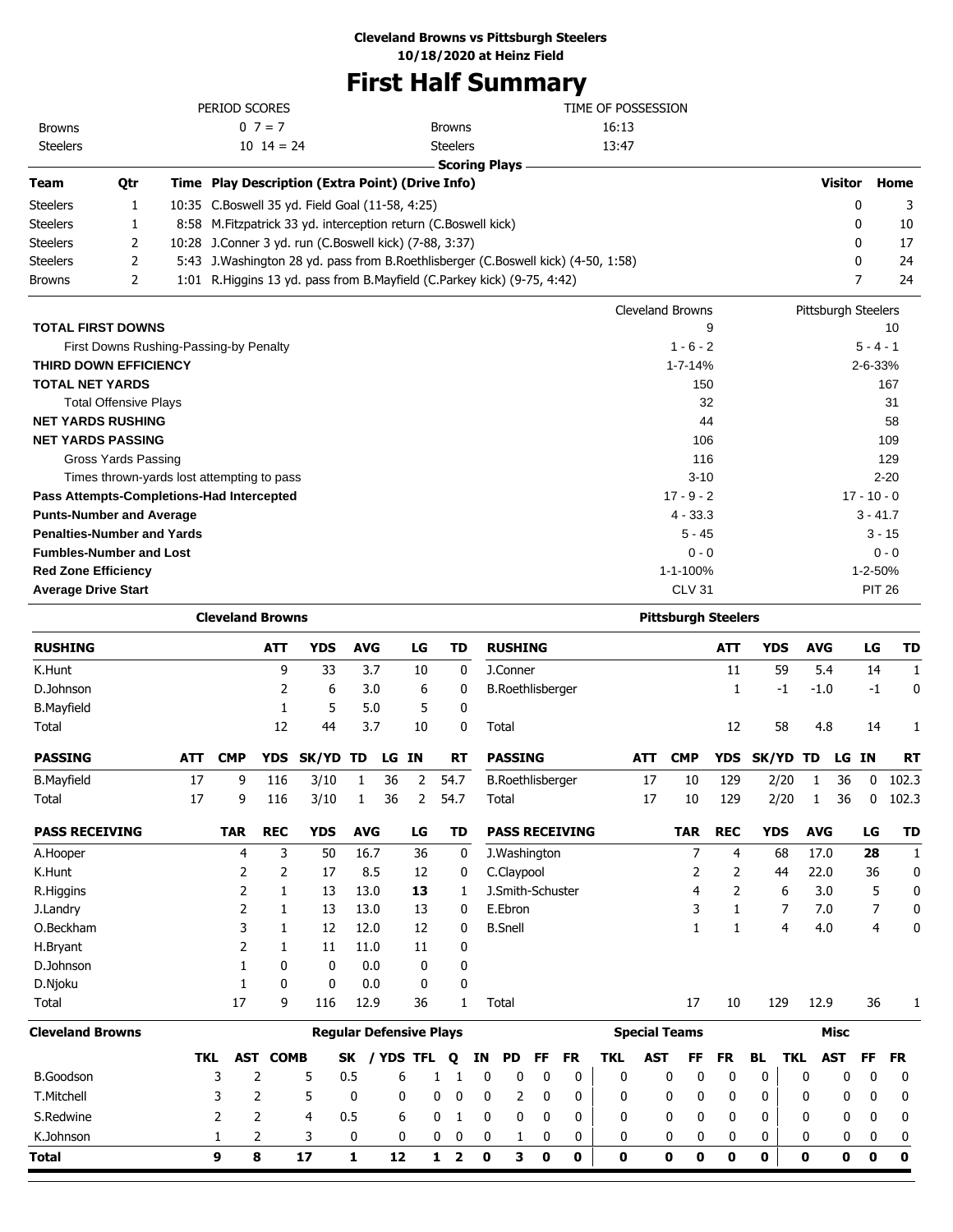## **First Half Summary**

| <b>Pittsburgh Steelers</b> |     |            |             |           | <b>Regular Defensive Plays</b> |            |    |     |    |           |     | <b>Special Teams</b> |    |    |              |     | Misc |     |              |
|----------------------------|-----|------------|-------------|-----------|--------------------------------|------------|----|-----|----|-----------|-----|----------------------|----|----|--------------|-----|------|-----|--------------|
|                            | TKL | <b>AST</b> | <b>COMB</b> | <b>SK</b> |                                | YDS TFL QH | IN | PD. | FF | <b>FR</b> | TKL | AST                  | FF | FR | BL           | TKL | AST  | FF. | <b>FR</b>    |
| D.Bush                     |     |            |             | 0.5       |                                |            |    |     |    | 0         |     |                      |    |    | 0            |     |      |     | 0            |
| S.Tuitt                    |     |            | 4           | 0.5       | 3.5                            |            |    |     |    | 0         |     | 0                    |    |    | 0            |     |      |     | $\mathbf{0}$ |
| V. Williams                |     |            | 4           |           |                                |            |    |     |    |           |     | 0                    |    |    | 0            |     |      |     | $\mathbf{0}$ |
| C.Heyward                  |     |            |             |           |                                |            |    |     |    | 0         | 0   | 0                    |    |    | $\mathbf{0}$ |     |      |     | $\mathbf{0}$ |
| <b>Total</b>               |     |            | 16          |           |                                |            |    |     | 0  | 0         | 0   |                      | 0  |    | 0            | o   |      |     | - 0          |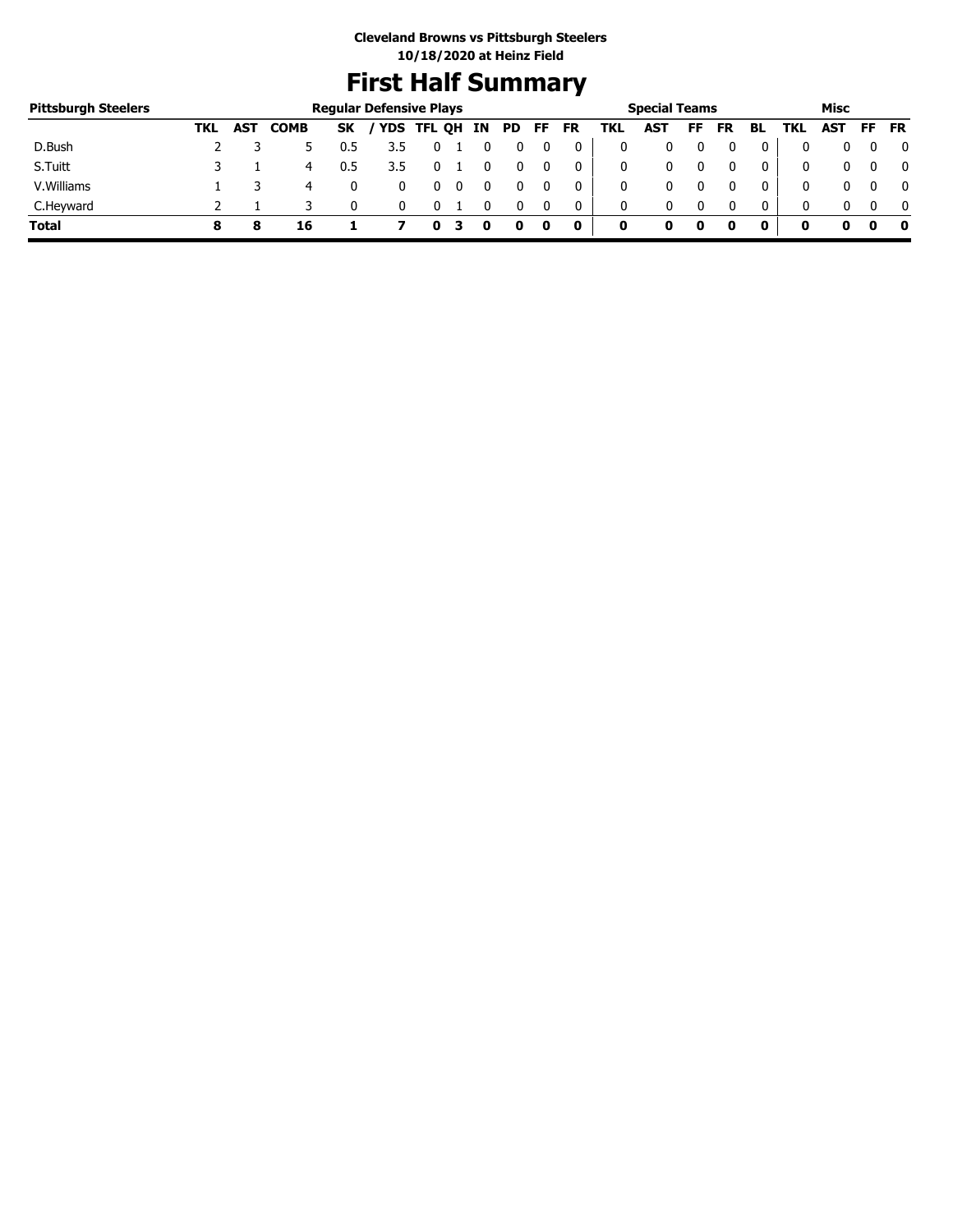### **Play By Play Play Play Play By Play First Quarter** 10/18/2020

CLV wins the coin toss and elects to defer. PIT elects to Receive, and CLV elects to defend the south goal.

C.Parkey kicks 65 yards from CLV 35 to end zone, Touchback.

#### **Pittsburgh Steelers at 15:00**

|             | CLV 0 PIT 3, 11 plays, 58 yards, 4:25 drive, 4:25 elapsed                                                                               |                |
|-------------|-----------------------------------------------------------------------------------------------------------------------------------------|----------------|
| 4-6-CLV 17  | (10:38) C.Boswell 35 yard field goal is GOOD, Center-K.Canaday, Holder-D.Colquitt.                                                      |                |
| 3-6-CLV 17  | (10:42) (Shotgun) B.Roethlisberger pass incomplete deep middle to E.Ebron. Coverage 56-Smith.                                           |                |
| 2-6-CLV 17  | (10:47) (Shotgun) B.Roethlisberger pass incomplete deep right to J.Washington (D.Ward).                                                 |                |
| 1-10-CLV 21 | (11:30) (Shotgun) B.Roethlisberger pass short right to B.Snell to CLV 17 for 4 yards (B.Goodson; A.Sendejo).                            |                |
| 2-3-CLV 24  | (12:16) J.Conner left tackle to CLV 21 for 3 yards (B.Goodson).                                                                         | R <sub>3</sub> |
| 1-10-CLV 31 | (12:57) J.Conner left tackle to CLV 24 for 7 yards (S.Takitaki).                                                                        |                |
| 2-10-CLV 43 | (13:38) (Shotgun) J.Conner left guard to CLV 31 for 12 yards (A.Sendejo; T.Mitchell).                                                   | R <sub>2</sub> |
| 1-10-CLV 43 | (13:43) (Shotgun) J.Hawkins reported in as eligible. B.Roethlisberger pass incomplete deep right to J.Washington. Coverage 39-Mitchell. |                |
| 3-5-PIT 30  | (14:24) (Shotgun) B.Roethlisberger pass deep left to J.Washington to CLV 43 for 27 yards (T.Mitchell).                                  | P <sub>1</sub> |
| $2-5-PIT30$ | (14:28) (Shotgun) B.Roethlisberger pass incomplete short middle to E.Ebron (T.Mitchell).                                                |                |
| 1-10-PIT 25 | (15:00) J.Conner up the middle to PIT 30 for 5 yards (A.Sendejo, S.Richardson).                                                         |                |
|             |                                                                                                                                         |                |

C.Boswell kicks 70 yards from PIT 35 to CLV -5. D.Peoples-Jones to CLV 21 for 26 yards (C.Claypool; A.Highsmith).

#### **Cleveland Browns at 10:35, (1st play from scrimmage 10:30)**

1-10-CLV 21 (10:30) K.Hunt right guard to CLV 23 for 2 yards (S.Tuitt, V.Williams).

2-8-CLV 23 (9:46) (Shotgun) B.Mayfield scrambles up the middle to CLV 28 for 5 yards (C.Heyward).

**(9:05) (Shotgun) B.Mayfield pass short middle intended for H.Bryant INTERCEPTED by M.Fitzpatrick at CLV 33. M.Fitzpatrick for 33 yards, TOUCHDOWN.** 3-3-CLV 28

#### **Pittsburgh Steelers at 8:58**

|                                    | C.Boswell extra point is GOOD, Center-K.Canaday, Holder-D.Colquitt.                                               |  |
|------------------------------------|-------------------------------------------------------------------------------------------------------------------|--|
|                                    | $CLV 0$ PIT 10, 0 plays, 33 vards, 0:00 drive, 6:02 elapsed                                                       |  |
|                                    | C.Boswell kicks 65 yards from PIT 35 to end zone, Touchback.                                                      |  |
| <b>Cleveland Browns at 8:58</b>    |                                                                                                                   |  |
| 1-10-CLV 25                        | (8:58) K. Hunt right tackle to CLV 29 for 4 yards (C. Heyward, D. Bush).                                          |  |
| 2-6-CLV 29                         | (8.16) (Shotgun) B. Mayfield pass incomplete short middle to A. Hooper (T. Alualu).                               |  |
| 3-6-CLV 29                         | (8:12) (Shotgun) B.Mayfield sacked at CLV 26 for -3 yards (B.Dupree).                                             |  |
| 4-9-CLV 26                         | (7:24) J.Gillan punts 43 yards to PIT 31, Center-C.Hughlett. R.McCloud to PIT 35 for 4 yards (C.Hughlett).        |  |
| <b>Pittsburgh Steelers at 7:14</b> |                                                                                                                   |  |
| 1-10-PIT 35                        | (7:14) (Shotgun) B.Roethlisberger pass incomplete short left to J.Washington (T.Mitchell).                        |  |
| 2-10-PIT 35                        | (7:08) (Shotgun) J.Conner up the middle to PIT 36 for 1 yard (L.Ogunjobi; O.Vernon).                              |  |
| 3-9-PIT 36                         | (6:26) (Shotgun) B.Roethlisberger sacked at PIT 24 for -12 yards (sack split by B.Goodson and S.Redwine).         |  |
| 4-21-PIT 24                        | (5:40) D.Colquitt punts 44 yards to CLV 32, Center-K.Canaday. D.Peoples-Jones to CLV 36 for 4 yards (R.Spillane). |  |
| <b>Cleveland Browns at 5:30</b>    |                                                                                                                   |  |
| 1-10-CLV 36                        | (5:30) B. Mayfield pass short left to H. Bryant to CLV 47 for 11 yards (S. Nelson).                               |  |
| 1-10-CLV 47                        | $(4:51)$ K. Hunt right guard to PIT 43 for 10 yards (D. Bush).                                                    |  |
| 1-10-PIT 43                        | (4:16) K. Hunt right guard to PIT 36 for 7 yards (V. Williams, M. Fitzpatrick).                                   |  |
| 2-3-PIT 36                         | (3:35) B. Mayfield sacked at PIT 43 for -7 yards (sack split by D. Bush and S. Tuitt).                            |  |
| 3-10-PIT 43                        | (2:49) (Shotgun) B.Mayfield pass incomplete deep right to O.Beckham (J.Haden).                                    |  |
| 4-10-PIT 43                        | (2:44) J.Gillan punts 29 yards to PIT 14, Center-C.Hughlett, fair catch by R.McCloud.                             |  |
| <b>Pittsburgh Steelers at 2:37</b> |                                                                                                                   |  |
| 1-10-PIT 14                        | (2:37) J.Conner right tackle to PIT 17 for 3 yards (B.Goodson).                                                   |  |

3-5-PIT 19 (1:16) (Shotgun) B.Roethlisberger pass incomplete short left to J.Smith-Schuster (O.Vernon).

2-7-PIT 17 (2:01) J.Conner right tackle to PIT 19 for 2 yards (D.Ward; O.Vernon).

4-5-PIT 19 (1:12) D.Colquitt punts 37 yards to CLV 44, Center-K.Canaday. D.Peoples-Jones to CLV 46 for 2 yards (A.Highsmith).

#### **Cleveland Browns at 1:04**

| 1-10-CLV 46 | $(1:04)$ K. Hunt left guard to CLV 45 for -1 yards (T. Watt).                                          |  |
|-------------|--------------------------------------------------------------------------------------------------------|--|
| 2-11-CLV 45 | (:23) (Shotgun) B.Mayfield pass short right to K.Hunt to PIT 43 for 12 yards (Te.Edmunds; V.Williams). |  |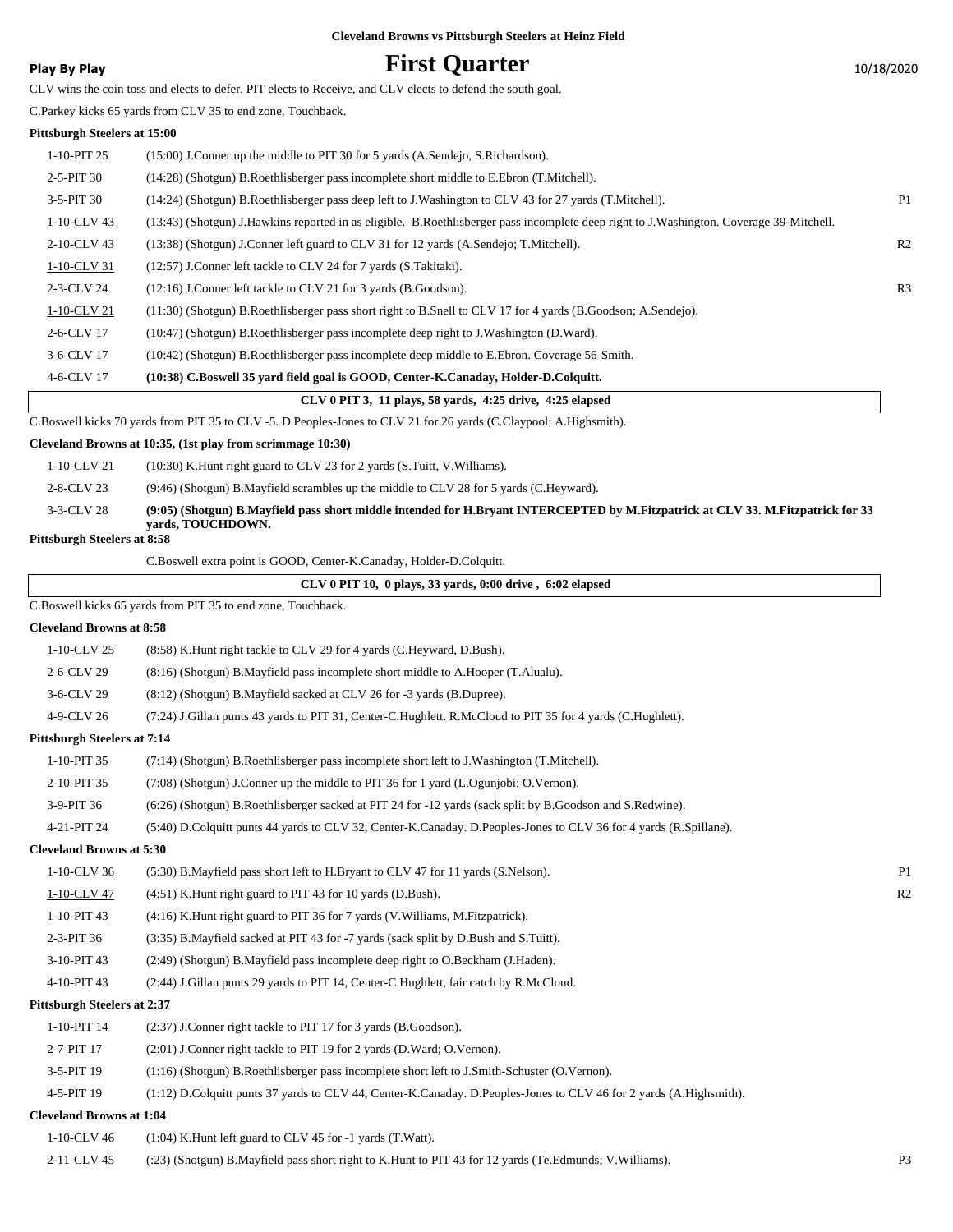|                            |              |      |                    |  |                     |              |                     | <b>Cleveland Browns vs Pittsburgh Steelers at Heinz Field</b> |
|----------------------------|--------------|------|--------------------|--|---------------------|--------------|---------------------|---------------------------------------------------------------|
| <b>END OF OUARTER</b>      |              | Time | <b>First Downs</b> |  |                     |              | <b>Efficiencies</b> |                                                               |
|                            | <b>Score</b> | Poss |                    |  | $R$ $P$ $X$ $T$     |              | 3 Down              | 4 Down                                                        |
| <b>Cleveland Browns</b>    |              | 7:18 |                    |  | $1 \quad 2 \quad 0$ | $\mathbf{R}$ | 0/3                 | 0/0                                                           |
| <b>Pittsburgh Steelers</b> | 10           | 7:42 |                    |  | $2 \quad 1 \quad 0$ |              | 1/4                 | 0/0                                                           |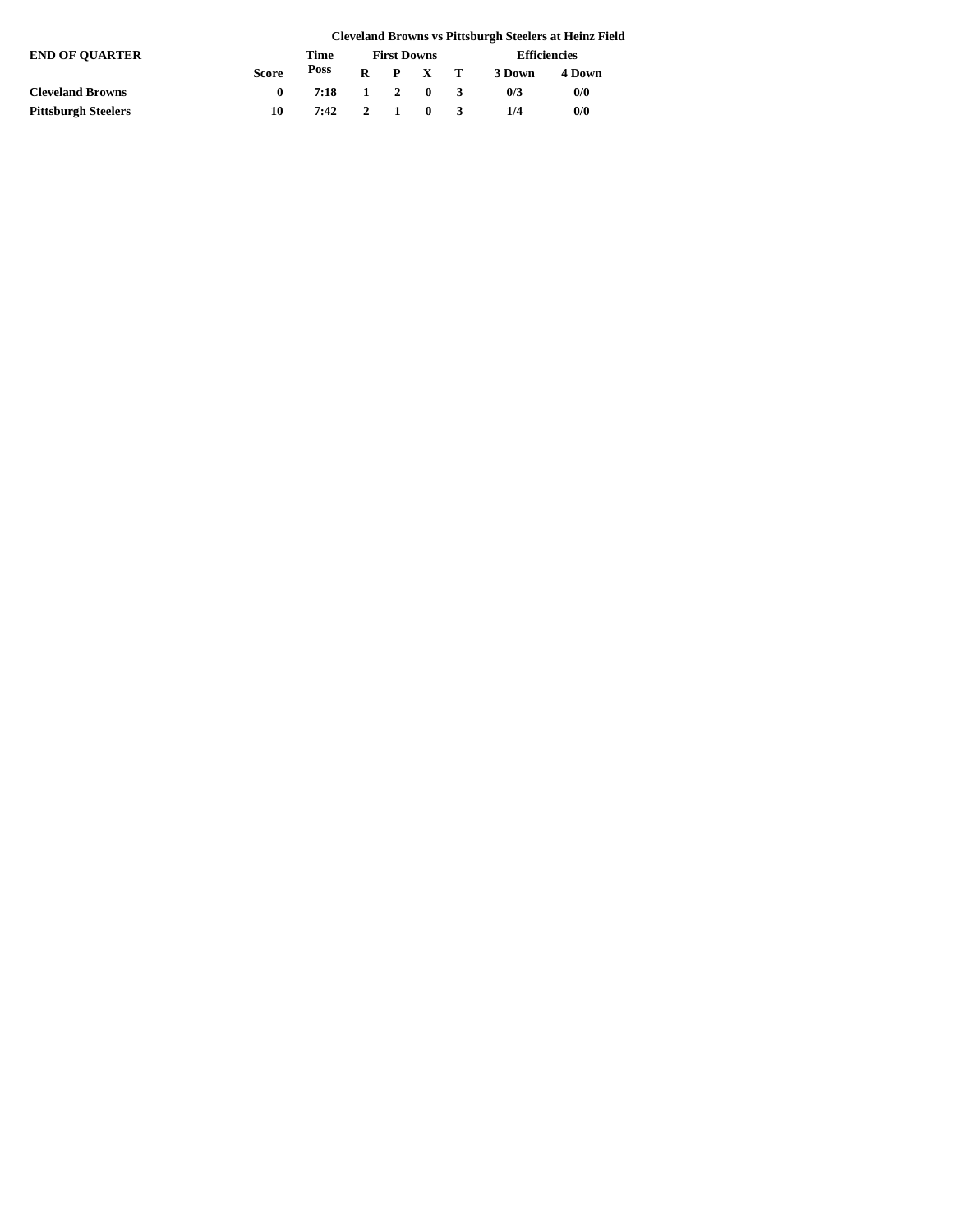| <b>Play By Play</b>                 | <b>Second Quarter</b>                                                                                                                                              | 10/18/2020      |
|-------------------------------------|--------------------------------------------------------------------------------------------------------------------------------------------------------------------|-----------------|
| Cleveland Browns continued.         |                                                                                                                                                                    |                 |
| $1 - 10 - PIT$ 43                   | $(15:00)$ D.Johnson left guard to PIT 37 for 6 yards (D.Bush).                                                                                                     |                 |
| 2-4-PIT 37                          | (14:22) B. Mayfield pass incomplete short right to D. Njoku (Te. Edmunds). Pressure by 28-Hilton.                                                                  |                 |
| 3-4-PIT 37                          | (14:18) (Shotgun) B. Mayfield pass incomplete short right to J. Landry. Pressure by 55-Bush.                                                                       |                 |
| 4-4-PIT 37                          | (14:11) (Shotgun) PENALTY on CLV-J. Wills, False Start, 5 yards, enforced at PIT 37 - No Play.                                                                     |                 |
| 4-9-PIT 42                          | (14:11) J.Gillan punts 30 yards to PIT 12, Center-C.Hughlett, fair catch by R.McCloud.                                                                             |                 |
| <b>Pittsburgh Steelers at 14:05</b> |                                                                                                                                                                    |                 |
| 1-10-PIT 12                         | (14:05) (Shotgun) J.Conner left guard to PIT 26 for 14 yards (K.Johnson).                                                                                          | R <sub>4</sub>  |
| $1-10-PIT26$                        | (13:28) (Shotgun) B.Roethlisberger pass short left to J.Smith-Schuster to PIT 27 for 1 yard (S.Redwine).                                                           |                 |
|                                     | PENALTY on CLV-S. Redwine, Face Mask (15 Yards), 15 yards, enforced at PIT 27.                                                                                     | X5              |
| 1-10-PIT 42                         | (13:08) (Shotgun) B.Roethlisberger pass short middle to J.Smith-Schuster to PIT 47 for 5 yards (K.Johnson; S.Redwine).                                             |                 |
| 2-5-PIT 47                          | (12:33) (No Huddle, Shotgun) B.Roethlisberger pass short middle to E.Ebron to CLV 46 for 7 yards (S.Redwine).                                                      | P <sub>6</sub>  |
| 1-10-CLV 46                         | (11:52) (No Huddle, Shotgun) B.Roethlisberger pass short right to J.Washington to CLV 39 for 7 yards (D.Ward).                                                     |                 |
| 2-3-CLV 39                          | (11:12) (No Huddle, Shotgun) B.Roethlisberger pass deep left to C.Claypool pushed ob at CLV 3 for 36 yards (T.Mitchell).                                           | P7              |
| $1-3-CLV$ 3                         | (10:34) (Shotgun) J.Conner left tackle for 3 yards, TOUCHDOWN.                                                                                                     | R8              |
|                                     | C.Boswell extra point is GOOD, Center-K.Canaday, Holder-D.Colquitt.                                                                                                |                 |
|                                     | CLV 0 PIT 17, 7 plays, 88 yards, 1 penalty, 3:37 drive, 4:32 elapsed                                                                                               |                 |
|                                     | C.Boswell kicks 65 yards from PIT 35 to CLV 0. D.Peoples-Jones to CLV 24 for 24 yards (J.Pierre).                                                                  |                 |
|                                     | Cleveland Browns at 10:28, (1st play from scrimmage 10:20)                                                                                                         |                 |
| 1-10-CLV 24                         | (10:20) B.Mayfield pass short right to O.Beckham pushed ob at CLV 36 for 12 yards (J.Haden).                                                                       | P4              |
| 1-10-CLV 36                         | (9:46) K.Hunt right tackle to CLV 36 for no gain (V.Williams; C.Wormley).                                                                                          |                 |
| 2-10-CLV 36                         | (9:02) (Shotgun) B. Mayfield pass short right to J. Landry ran ob at CLV 41 for 5 yards.                                                                           |                 |
|                                     | PENALTY on CLV-J.Conklin, Offensive Holding, 10 yards, enforced at CLV 36 - No Play.                                                                               |                 |
| 2-20-CLV 26                         | (8:35) (Shotgun) B.Mayfield pass short left to A.Hooper to CLV 34 for 8 yards (B.Dupree).                                                                          |                 |
| 3-12-CLV 34                         | (7:50) (Shotgun) B.Mayfield pass deep right intended for R.Higgins INTERCEPTED by C.Sutton at 50. C.Sutton to 50 for no gain (R.Higgins).<br>Pressure by 91-Tuitt. |                 |
| <b>Pittsburgh Steelers at 7:41</b>  |                                                                                                                                                                    |                 |
| $1 - 10 - 50$                       | (7:41) (Shotgun) B.Roethlisberger pass incomplete deep right to C.Claypool (D.Ward).                                                                               |                 |
|                                     | PENALTY on CLV-M.Garrett, Defensive Offside, 5 yards, enforced at 50 - No Play.                                                                                    |                 |
| 1-5-CLV 45                          | (7:35) (Shotgun) J.Conner right guard to CLV 49 for -4 yards (B.Goodson).                                                                                          |                 |
| 2-9-CLV 49                          | (7:03) (No Huddle, Shotgun) B.Roethlisberger pass short left to C.Claypool to CLV 41 for 8 yards (T.Mitchell).                                                     |                 |
| 3-1-CLV 41                          | (6:26) (No Huddle, Shotgun) J.Conner left guard to CLV 28 for 13 yards (M.Smith).                                                                                  | R9              |
| 1-10-CLV 28                         | (5:49) (No Huddle, Shotgun) B.Roethlisberger pass deep right to J.Washington for 28 yards, TOUCHDOWN.                                                              | P <sub>10</sub> |
|                                     | C.Boswell extra point is GOOD, Center-K.Canaday, Holder-D.Colquitt.                                                                                                |                 |
|                                     | CLV 0 PIT 24, 4 plays, 50 yards, 1 penalty, 1:58 drive, 9:17 elapsed                                                                                               |                 |
|                                     | C.Boswell kicks 65 yards from PIT 35 to end zone, Touchback.                                                                                                       |                 |
| <b>Cleveland Browns at 5:43</b>     |                                                                                                                                                                    |                 |
| 1-10-CLV 25                         | (5:43) K. Hunt right guard to CLV 28 for 3 yards (T. Watt).                                                                                                        |                 |
| 2-7-CLV 28                          | (5:05) K.Hunt right tackle to CLV 31 for 3 yards (D.Bush; C.Heyward).                                                                                              |                 |
| 3-4-CLV 31                          | $(4:18)$ (Shotgun) PENALTY on PIT-T. Watt, Neutral Zone Infraction, 5 yards, enforced at CLV 31 - No Play.                                                         | X5              |
| $1-10$ -CLV 36                      | (4:00) B. Mayfield pass deep left to A. Hooper to PIT 28 for 36 yards (S. Nelson).                                                                                 | P <sub>6</sub>  |
| 1-10-PIT 28                         | (3:18) (Shotgun) D.Johnson up the middle to PIT 28 for no gain (S.Tuitt).                                                                                          |                 |
| 2-10-PIT 28                         | (2:40) (Shotgun) B.Mayfield pass intended for O.Beckham INTERCEPTED by J.Haden at PIT 0. Touchback.                                                                |                 |
|                                     | PENALTY on PIT-J.Haden, Illegal Contact, 5 yards, enforced at PIT 28 - No Play.                                                                                    | X7              |
| $1-10-PIT$ 23                       | (2:32) B.Mayfield pass incomplete short left to D.Johnson. PIT-D.Bush was injured during the play. Pressure 56-Highsmith, Coverage 55-Bush.                        |                 |
| 2-10-PIT 23                         | $(2:28)$ K. Hunt up the middle to PIT 18 for 5 yards $(S.\text{Tuit})$ .                                                                                           |                 |
| Two-Minute Warning                  |                                                                                                                                                                    |                 |
| 3-5-PIT 18                          | (2:00) (Shotgun) B. Mayfield pass short left to K. Hunt to PIT 13 for 5 yards (R. Spillane).                                                                       | P8              |
| 1-10-PIT 13                         | (1:14) (Shotgun) B.Mayfield sacked ob at PIT 13 for 0 yards (C.Sutton).                                                                                            |                 |
| 2-10-PIT 13                         | (1:06) (Shotgun) B.Mayfield pass short right to R.Higgins for 13 yards, TOUCHDOWN.                                                                                 | P <sub>9</sub>  |

C.Parkey extra point is GOOD, Center-C.Hughlett, Holder-J.Gillan.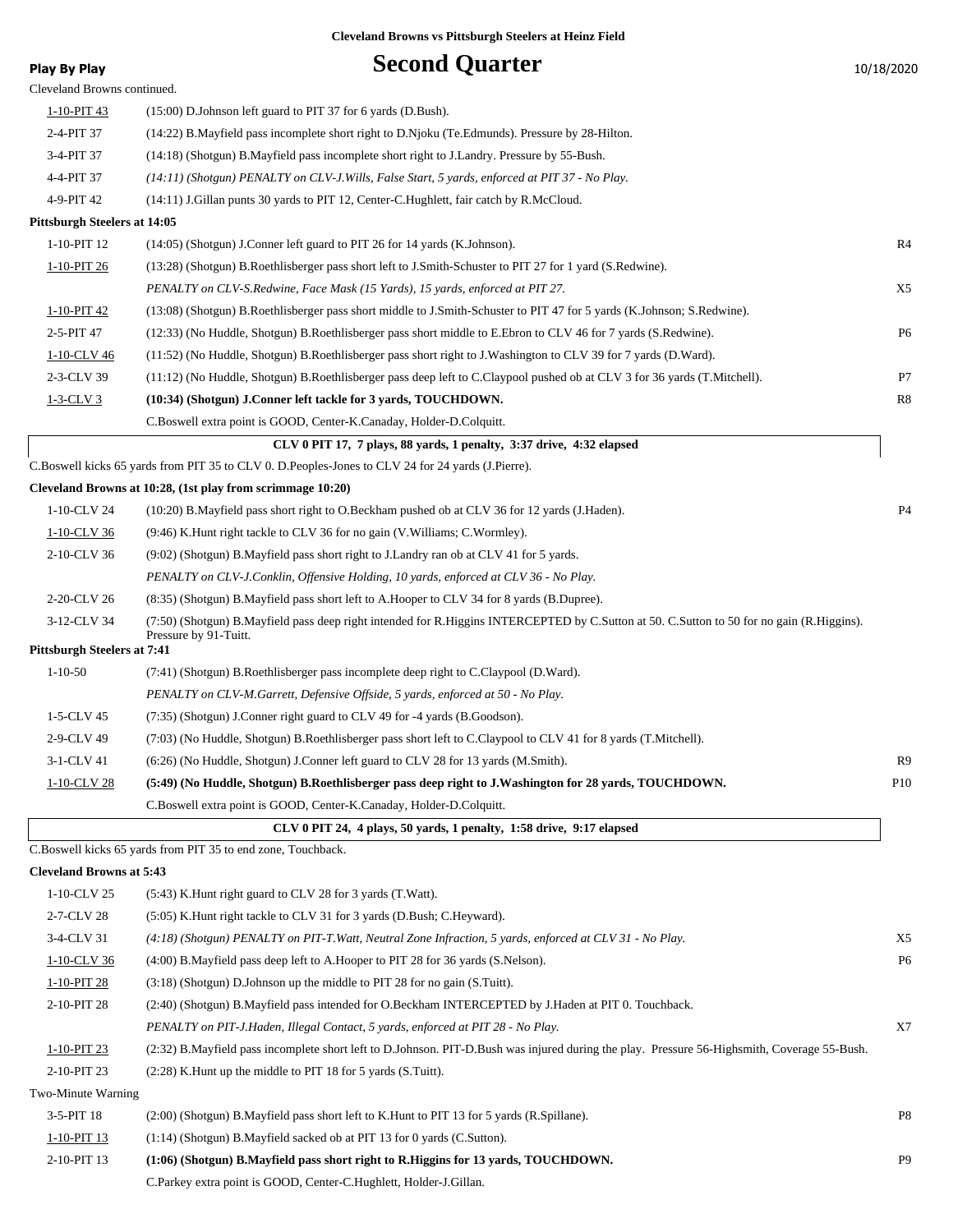#### **CLV 7 PIT 24, 9 plays, 75 yards, 2 penalties, 4:42 drive, 13:59 elapsed**

#### **Pittsburgh Steelers at 1:01, (1st play from scrimmage 0:54)**

| 1-10-PIT 24 | (:54) (Shotgun) B.Roethlisberger pass incomplete short left to J.Smith-Schuster (K.Johnson).                              |
|-------------|---------------------------------------------------------------------------------------------------------------------------|
| 2-10-PIT 24 | (:51) (No Huddle, Shotgun) B.Roethlisberger sacked at PIT 16 for -8 yards (M.Garrett).                                    |
|             | Timeout #1 by CLV at 00:44.                                                                                               |
| 3-18-PIT 16 | (:44) (Shotgun) B.Roethlisberger pass short left to J.Washington pushed ob at PIT 22 for 6 yards (K.Johnson; T.Mitchell). |
| 4-12-PIT 22 | (:40) D.Colquitt punts 44 yards to CLV 34, Center-K.Canaday, downed by PIT-J.Pierre.                                      |
|             | PENALTY on PIT-A.Highsmith, Illegal Formation, 5 yards, enforced at CLV 34.                                               |

#### **Cleveland Browns at 0:33**

| $1-10$ -CLV 39   | (:33) (Shotgun) B.Mayfield pass short left to O.Beckham pushed ob at CLV 47 for 8 yards (S.Nelson). |
|------------------|-----------------------------------------------------------------------------------------------------|
|                  | PENALTY on CLV-J.Landry, Offensive Pass Interference, 10 yards, enforced at CLV 39 - No Play.       |
| 1-20-CLV 29      | (:26) (Shotgun) B.Mayfield pass short left to J.Landry pushed ob at CLV 42 for 13 yards (C.Sutton). |
| $2 - 7 - CLV$ 42 | (:21) (Shotgun) B. Mayfield pass short middle to A. Hooper to CLV 48 for 6 yards (R. Spillane).     |
|                  | Timeout $#2$ by CLV at $00:15$ .                                                                    |
| 3-1-CLV 48       | (:15) (Shotgun) B.Mayfield pass incomplete short right to O.Beckham [C.Heyward]. Pressure 48-Dupre. |

4-1-CLV 48 (:09) J.Gillan punts 31 yards to PIT 21, Center-C.Hughlett, out of bounds.

C.Parkey kicks 69 yards from CLV 35 to PIT -4. R.McCloud to PIT 24 for 28 yards (M.Stewart).

#### **Pittsburgh Steelers at 0:02**

1-10-PIT 21 (:02) B.Roethlisberger kneels to PIT 20 for -1 yards.

| <b>END OF OUARTER</b>      |       |                | <b>First Downs</b> | <b>Efficiencies</b> |        |        |
|----------------------------|-------|----------------|--------------------|---------------------|--------|--------|
|                            | Score | Poss           |                    | $R$ $P$ $X$ $T$     | 3 Down | 4 Down |
| <b>Cleveland Browns</b>    |       | $8:55$ 0 4 2 6 |                    |                     | 1/4    | 0/0    |
| <b>Pittsburgh Steelers</b> | 24    | 6:05           |                    | 3 3 1 7             | 1/2    | 0/0    |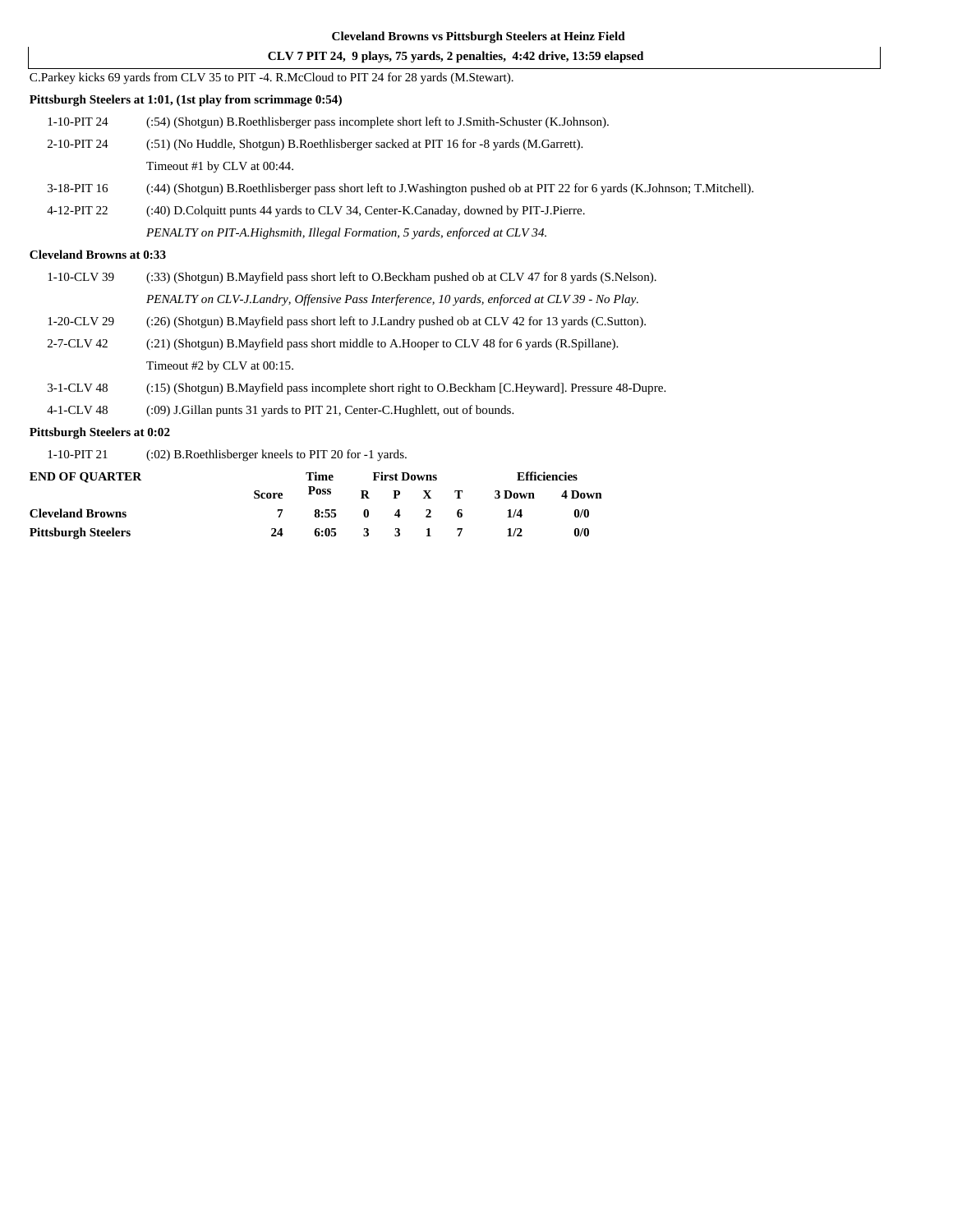### **Play By Play Play Play Play By Play Third Quarter** 10/18/2020

| $(14:56)$ K. Hunt right guard to CLV 20 for 2 yards (C. Heyward).                                                                                                                                                                                                                                                                                         |                                                                                                                                                                                                                                                                                                                                                    |
|-----------------------------------------------------------------------------------------------------------------------------------------------------------------------------------------------------------------------------------------------------------------------------------------------------------------------------------------------------------|----------------------------------------------------------------------------------------------------------------------------------------------------------------------------------------------------------------------------------------------------------------------------------------------------------------------------------------------------|
| (14:17) B. Mayfield sacked at CLV 10 for -10 yards (B. Dupree).                                                                                                                                                                                                                                                                                           |                                                                                                                                                                                                                                                                                                                                                    |
| (13:28) (Shotgun) PENALTY on CLV, Delay of Game, 5 yards, enforced at CLV 10 - No Play.                                                                                                                                                                                                                                                                   |                                                                                                                                                                                                                                                                                                                                                    |
| (13:13) (Shotgun) D.Johnson right tackle to CLV 4 for -1 yards (S.Tuitt). FUMBLES (S.Tuitt), and recovers at CLV 2.                                                                                                                                                                                                                                       |                                                                                                                                                                                                                                                                                                                                                    |
| (13:00) J.Gillan punts 59 yards to PIT 39, Center-C.Hughlett. R.McCloud pushed ob at CLV 45 for 16 yards (S.Takitaki).                                                                                                                                                                                                                                    |                                                                                                                                                                                                                                                                                                                                                    |
|                                                                                                                                                                                                                                                                                                                                                           |                                                                                                                                                                                                                                                                                                                                                    |
| (12:48) (Shotgun) J.Conner right guard to CLV 39 for 6 yards (L.Ogunjobi).                                                                                                                                                                                                                                                                                |                                                                                                                                                                                                                                                                                                                                                    |
| (12:10) J.Conner right tackle to CLV 36 for 3 yards (M.Smith, S.Richardson).                                                                                                                                                                                                                                                                              |                                                                                                                                                                                                                                                                                                                                                    |
| (11:37) (Shotgun) B.Roethlisberger pass incomplete short left to R.McCloud.                                                                                                                                                                                                                                                                               |                                                                                                                                                                                                                                                                                                                                                    |
| (11:34) J.Conner right guard to CLV 34 for 2 yards (O.Vernon, M.Wilson).                                                                                                                                                                                                                                                                                  | R11                                                                                                                                                                                                                                                                                                                                                |
| (10:52) (Shotgun) B.Roethlisberger pass short middle to J.Conner pushed ob at CLV 29 for 5 yards (M.Smith).                                                                                                                                                                                                                                               |                                                                                                                                                                                                                                                                                                                                                    |
| PENALTY on PIT-M.Pouncey, Offensive Holding, 10 yards, enforced at CLV 33.                                                                                                                                                                                                                                                                                |                                                                                                                                                                                                                                                                                                                                                    |
| (10:20) B.Roethlisberger left guard to CLV 39 for 4 yards (M.Smith).                                                                                                                                                                                                                                                                                      |                                                                                                                                                                                                                                                                                                                                                    |
| (9:38) (Shotgun) B.Roethlisberger pass short right to E.Ebron to CLV 37 for 2 yards (B.Goodson).                                                                                                                                                                                                                                                          |                                                                                                                                                                                                                                                                                                                                                    |
| (8.55) (Shotgun) B.Roethlisberger pass short left to E.Ebron ran ob at CLV 19 for 18 yards.                                                                                                                                                                                                                                                               |                                                                                                                                                                                                                                                                                                                                                    |
| PENALTY on PIT-E.Ebron, Offensive Pass Interference, 10 yards, enforced at CLV 37 - No Play.                                                                                                                                                                                                                                                              |                                                                                                                                                                                                                                                                                                                                                    |
| (8:32) (Shotgun) B.Roethlisberger pass short middle to C.Claypool to CLV 40 for 7 yards (M.Smith, B.Goodson).                                                                                                                                                                                                                                             |                                                                                                                                                                                                                                                                                                                                                    |
| (7:50) D.Colquitt punts 40 yards to end zone, Center-K.Canaday, Touchback.                                                                                                                                                                                                                                                                                |                                                                                                                                                                                                                                                                                                                                                    |
|                                                                                                                                                                                                                                                                                                                                                           |                                                                                                                                                                                                                                                                                                                                                    |
| (7:41) K. Hunt right guard to CLV 25 for 5 yards (R. Spillane, C. Heyward).                                                                                                                                                                                                                                                                               |                                                                                                                                                                                                                                                                                                                                                    |
| (7:05) K.Hunt up the middle to CLV 26 for 1 yard (B.Dupree).                                                                                                                                                                                                                                                                                              |                                                                                                                                                                                                                                                                                                                                                    |
| (6:16) (Shotgun) B.Mayfield pass incomplete short right to J.Landry. Coverage by 22-Nelson.<br>Cleveland challenged the incomplete pass ruling, and the play was REVERSED.<br>(Shotgun) B. Mayfield pass short right to J. Landry pushed ob at CLV 29 for 3 yards (S. Nelson).<br>(5:59) K.Hunt up the middle to CLV 28 for -1 yards (C.Heyward, T.Watt). |                                                                                                                                                                                                                                                                                                                                                    |
|                                                                                                                                                                                                                                                                                                                                                           |                                                                                                                                                                                                                                                                                                                                                    |
| (5:55) J.Hawkins reported in as eligible. J.Conner right tackle to CLV 24 for 4 yards (S.Redwine, A.Sendejo).                                                                                                                                                                                                                                             |                                                                                                                                                                                                                                                                                                                                                    |
| (5:13) J.Conner left guard to CLV 22 for 2 yards (L.Ogunjobi).                                                                                                                                                                                                                                                                                            |                                                                                                                                                                                                                                                                                                                                                    |
| (4:29) (Shotgun) J.Conner left end to CLV 14 for 8 yards (A.Sendejo).                                                                                                                                                                                                                                                                                     | R12                                                                                                                                                                                                                                                                                                                                                |
| (3:48) J.Hawkins reported in as eligible. J.Conner right tackle to CLV 11 for 3 yards (D.Ward; M.Garrett).                                                                                                                                                                                                                                                |                                                                                                                                                                                                                                                                                                                                                    |
| (3:08) (Shotgun) B.Snell up the middle to CLV 6 for 5 yards (M.Garrett).                                                                                                                                                                                                                                                                                  |                                                                                                                                                                                                                                                                                                                                                    |
| (2:25) B.Snell left guard to CLV 5 for 1 yard (B.Goodson).                                                                                                                                                                                                                                                                                                |                                                                                                                                                                                                                                                                                                                                                    |
| (1:40) B.Roethlisberger up the middle to CLV 3 for 2 yards (M.Garrett).                                                                                                                                                                                                                                                                                   | R13                                                                                                                                                                                                                                                                                                                                                |
| (:58) C.Claypool left end for 3 yards, TOUCHDOWN.                                                                                                                                                                                                                                                                                                         | R14                                                                                                                                                                                                                                                                                                                                                |
| C.Boswell extra point is GOOD, Center-K.Canaday, Holder-D.Colquitt.                                                                                                                                                                                                                                                                                       |                                                                                                                                                                                                                                                                                                                                                    |
| CLV 7 PIT 31, 8 plays, 28 yards, 5:03 drive, 14:08 elapsed                                                                                                                                                                                                                                                                                                |                                                                                                                                                                                                                                                                                                                                                    |
|                                                                                                                                                                                                                                                                                                                                                           | CE V CICELS to Receive, and I IT CICELS to defend the TWHIT goal.<br>C.Boswell kicks 65 yards from PIT 35 to CLV 0. D.Peoples-Jones to CLV 18 for 18 yards (J.Dangerfield).<br>Cleveland Browns at 15:00, (1st play from scrimmage 14:56)<br><b>Pittsburgh Steelers at 12:48</b><br><b>Cleveland Browns at 7:41</b><br>Pittsburgh Steelers at 5:55 |

#### **Cleveland Browns at 0:52, (1st play from scrimmage 0:48)**

1-10-CLV 16 (:48) C.Keenum pass short left to A.Hooper to CLV 10 for -6 yards (R.Spillane).

2-16-CLV 10 (:03) (Shotgun) C.Keenum pass short middle to J.Landry to CLV 34 for 24 yards (J.Haden, R.Spillane). P10

| <b>END OF OUARTER</b>      |              | Time  |                  | <b>First Downs</b>  |                 |                         | <b>Efficiencies</b> |        |  |
|----------------------------|--------------|-------|------------------|---------------------|-----------------|-------------------------|---------------------|--------|--|
|                            | <b>Score</b> | Poss  |                  |                     | $R$ $P$ $X$ $T$ |                         | 3 Down              | 4 Down |  |
| <b>Cleveland Browns</b>    |              | 4:50  |                  | $0 \quad 1 \quad 0$ |                 |                         | 0/2                 | 0/1    |  |
| <b>Pittsburgh Steelers</b> | 31           | 10:10 | $\boldsymbol{4}$ | - 0                 | - 0             | $\overline{\mathbf{4}}$ | 1/4                 | 2/2    |  |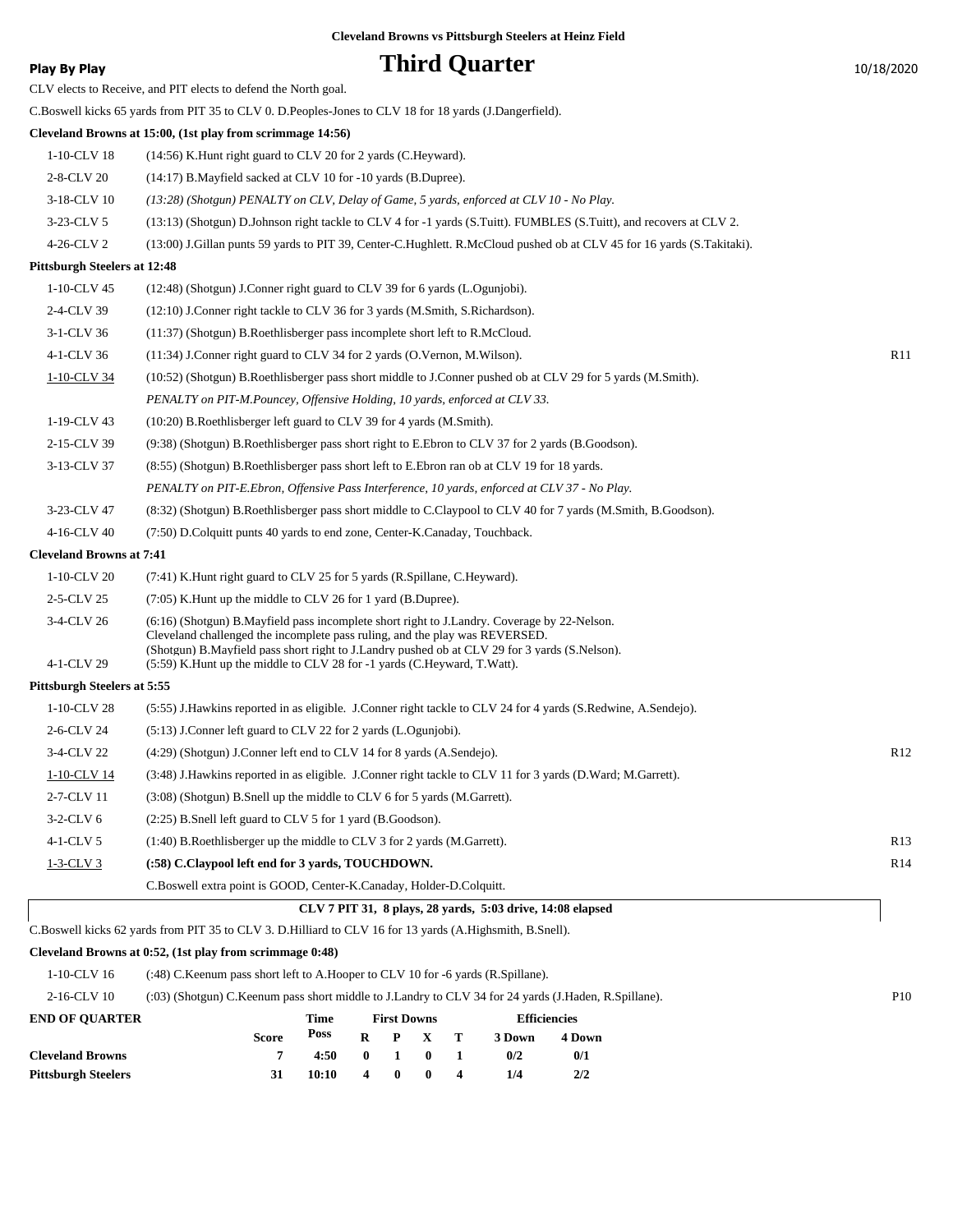| <b>Play By Play</b>                 |                                                                                                                             |              |   |                         |   |                  | <b>Fourth Quarter</b>                                     |                               |  | 10/18/2020      |
|-------------------------------------|-----------------------------------------------------------------------------------------------------------------------------|--------------|---|-------------------------|---|------------------|-----------------------------------------------------------|-------------------------------|--|-----------------|
| Cleveland Browns continued.         |                                                                                                                             |              |   |                         |   |                  |                                                           |                               |  |                 |
| 1-10-CLV 34                         | (15:00) C.Keenum pass short middle to O.Beckham to CLV 47 for 13 yards (J.Haden).                                           |              |   |                         |   |                  |                                                           |                               |  | <b>P11</b>      |
| 1-10-CLV 47                         | (14:38) (No Huddle, Shotgun) C.Keenum pass incomplete short middle [C.Wormley].                                             |              |   |                         |   |                  |                                                           |                               |  |                 |
| 2-10-CLV 47                         | (14:34) (Shotgun) C.Keenum pass short left to A.Hooper to PIT 45 for 8 yards (V.Williams).                                  |              |   |                         |   |                  |                                                           |                               |  |                 |
| 3-2-PIT 45                          | (13:51) (Shotgun) C.Keenum pass incomplete short right to J.Landry (J.Haden).                                               |              |   |                         |   |                  |                                                           |                               |  |                 |
| 4-2-PIT 45                          | (13:46) (Shotgun) C.Keenum pass incomplete short left to K.Hunt. Coverage 98-Williams.                                      |              |   |                         |   |                  |                                                           |                               |  |                 |
| <b>Pittsburgh Steelers at 13:43</b> |                                                                                                                             |              |   |                         |   |                  |                                                           |                               |  |                 |
| 1-10-PIT 45                         | (13:43) (Shotgun) J.Conner left guard to CLV 47 for 8 yards (A.Sendejo, B.Goodson).                                         |              |   |                         |   |                  |                                                           |                               |  |                 |
| 2-2-CLV 47                          | (13:11) (Shotgun) J.Conner right guard to CLV 41 for 6 yards (A.Sendejo).                                                   |              |   |                         |   |                  |                                                           |                               |  | R <sub>15</sub> |
|                                     | Timeout #1 by PIT at $12:25$ .                                                                                              |              |   |                         |   |                  |                                                           |                               |  |                 |
| 1-10-CLV 41                         | (12:25) C.Claypool right end to CLV 37 for 4 yards (M.Wilson).                                                              |              |   |                         |   |                  |                                                           |                               |  |                 |
| 2-6-CLV 37                          | $(11:43)$ B. Snell right guard to CLV 32 for 5 yards (L. Ogunjobi).                                                         |              |   |                         |   |                  |                                                           |                               |  |                 |
| 3-1-CLV 32                          | $(10:58)$ B. Snell up the middle to CLV 27 for 5 yards (M. Wilson).                                                         |              |   |                         |   |                  |                                                           |                               |  | R <sub>16</sub> |
| 1-10-CLV 27                         | (10:15) B.Snell left guard to CLV 27 for no gain (S.Takitaki, B.Goodson).                                                   |              |   |                         |   |                  |                                                           |                               |  |                 |
| 2-10-CLV 27                         | (9:37) A.McFarland right tackle to CLV 24 for 3 yards (P.Gustin).                                                           |              |   |                         |   |                  |                                                           |                               |  |                 |
| 3-7-CLV 24                          | (8.54) (Shotgun) B.Roethlisberger pass short left to C.Claypool pushed ob at CLV 1 for 23 yards (T.Mitchell, S.Richardson). |              |   |                         |   |                  |                                                           |                               |  | P17             |
| <u>1-1-CLV 1</u>                    | (8:12) J.Hawkins reported in as eligible. B.Snell up the middle for 1 yard, TOUCHDOWN.                                      |              |   |                         |   |                  |                                                           |                               |  | R <sub>18</sub> |
|                                     | C.Boswell extra point is GOOD, Center-K.Canaday, Holder-D.Colquitt.                                                         |              |   |                         |   |                  |                                                           |                               |  |                 |
|                                     |                                                                                                                             |              |   |                         |   |                  | CLV 7 PIT 38, 9 plays, 55 yards, 5:35 drive, 6:52 elapsed |                               |  |                 |
|                                     | C.Boswell kicks 61 yards from PIT 35 to CLV 4. D.Peoples-Jones to CLV 25 for 21 yards (J.Dangerfield).                      |              |   |                         |   |                  |                                                           |                               |  |                 |
|                                     | Timeout #2 by PIT at 08:03.                                                                                                 |              |   |                         |   |                  |                                                           |                               |  |                 |
|                                     | Cleveland Browns at 8:08, (1st play from scrimmage 8:03)                                                                    |              |   |                         |   |                  |                                                           |                               |  |                 |
| 1-10-CLV 25                         | R12<br>(8:03) D. Hilliard left tackle to CLV 44 for 19 yards (Te. Edmunds).                                                 |              |   |                         |   |                  |                                                           |                               |  |                 |
| 1-10-CLV 44                         | (7:32) (No Huddle, Shotgun) D.Hilliard right guard to PIT 48 for 8 yards (C.Heyward).                                       |              |   |                         |   |                  |                                                           |                               |  |                 |
| 2-2-PIT 48                          | (7:01) (Shotgun) C.Keenum pass incomplete short middle to D.Njoku [S.Tuitt].                                                |              |   |                         |   |                  |                                                           |                               |  |                 |
| 3-2-PIT 48                          | $(6.58)$ (Shotgun) D. Hilliard up the middle to PIT 47 for 1 yard (C. Heyward).                                             |              |   |                         |   |                  |                                                           |                               |  |                 |
| 4-1-PIT 47                          | (6.12) D. Johnson right tackle to PIT 49 for -2 yards (V. Williams, T. Alualu).                                             |              |   |                         |   |                  |                                                           |                               |  |                 |
| <b>Pittsburgh Steelers at 6:07</b>  |                                                                                                                             |              |   |                         |   |                  |                                                           |                               |  |                 |
| 1-10-PIT 49                         | (6:07) (Shotgun) A.McFarland left guard to CLV 42 for 9 yards (L.Ogunjobi, T.Mitchell).                                     |              |   |                         |   |                  |                                                           |                               |  |                 |
|                                     | PENALTY on PIT-M.Feiler, Offensive Holding, 10 yards, enforced at PIT 49 - No Play.                                         |              |   |                         |   |                  |                                                           |                               |  |                 |
| 1-20-PIT 39                         | (5:37) (Shotgun) A.McFarland up the middle to PIT 41 for 2 yards (S.Redwine, M.Wilson).                                     |              |   |                         |   |                  |                                                           |                               |  |                 |
| 2-18-PIT 41                         | (5:00) A.McFarland left tackle to PIT 38 for -3 yards (L.Ogunjobi).                                                         |              |   |                         |   |                  |                                                           |                               |  |                 |
| 3-21-PIT 38                         | (4:17) (Shotgun) M.Rudolph pass short middle to A.McFarland to PIT 44 for 6 yards (S.Richardson).                           |              |   |                         |   |                  |                                                           |                               |  |                 |
| 4-15-PIT 44                         | (3:24) D.Colquitt punts 44 yards to CLV 12, Center-K.Canaday, fair catch by D.Peoples-Jones.                                |              |   |                         |   |                  |                                                           |                               |  |                 |
| <b>Cleveland Browns at 3:17</b>     |                                                                                                                             |              |   |                         |   |                  |                                                           |                               |  |                 |
| 1-10-CLV 12                         | (3:17) D. Hilliard left tackle to CLV 13 for 1 yard (O. Adeniyi).                                                           |              |   |                         |   |                  |                                                           |                               |  |                 |
| 2-9-CLV 13                          | (2:37) (Shotgun) C.Keenum pass short left to D.Njoku to CLV 20 for 7 yards (O.Adeniyi).                                     |              |   |                         |   |                  |                                                           |                               |  |                 |
| Two-Minute Warning                  |                                                                                                                             |              |   |                         |   |                  |                                                           |                               |  |                 |
| 3-2-CLV 20                          | (2:00) (Shotgun) C.Keenum pass incomplete short right to D.Peoples-Jones (J.Haden).                                         |              |   |                         |   |                  |                                                           |                               |  |                 |
| 4-2-CLV 20                          | (1:57) J.Gillan punts 50 yards to PIT 30, Center-C.Hughlett. R.McCloud pushed ob at PIT 47 for 17 yards (M.Stewart).        |              |   |                         |   |                  |                                                           |                               |  |                 |
|                                     | PENALTY on CLV, Illegal Formation, 5 yards, enforced at PIT 47.                                                             |              |   |                         |   |                  |                                                           |                               |  |                 |
| <b>Pittsburgh Steelers at 1:44</b>  |                                                                                                                             |              |   |                         |   |                  |                                                           |                               |  |                 |
| 1-10-CLV 48                         | $(1:44)$ M.Rudolph kneels to CLV 49 for -1 yards.                                                                           |              |   |                         |   |                  |                                                           |                               |  |                 |
| 2-11-CLV 49                         | $(1:03)$ M.Rudolph kneels to 50 for -1 yards.                                                                               |              |   |                         |   |                  |                                                           |                               |  |                 |
| $3 - 12 - 50$                       | $(23)$ M. Rudolph kneels to PIT 49 for -1 yards.                                                                            |              |   |                         |   |                  |                                                           |                               |  |                 |
| <b>END OF QUARTER</b>               | <b>Score</b>                                                                                                                | Time<br>Poss | R | <b>First Downs</b><br>P | X | т                | 3 Down                                                    | <b>Efficiencies</b><br>4 Down |  |                 |
| <b>Cleveland Browns</b>             | 7                                                                                                                           | 4:51         | 1 | 1                       | 0 | $\boldsymbol{2}$ | 0/3                                                       | 0/2                           |  |                 |
| <b>Pittsburgh Steelers</b>          | 38                                                                                                                          | 10:09        | 3 | 1                       | 0 | 4                | 2/4                                                       | 0/0                           |  |                 |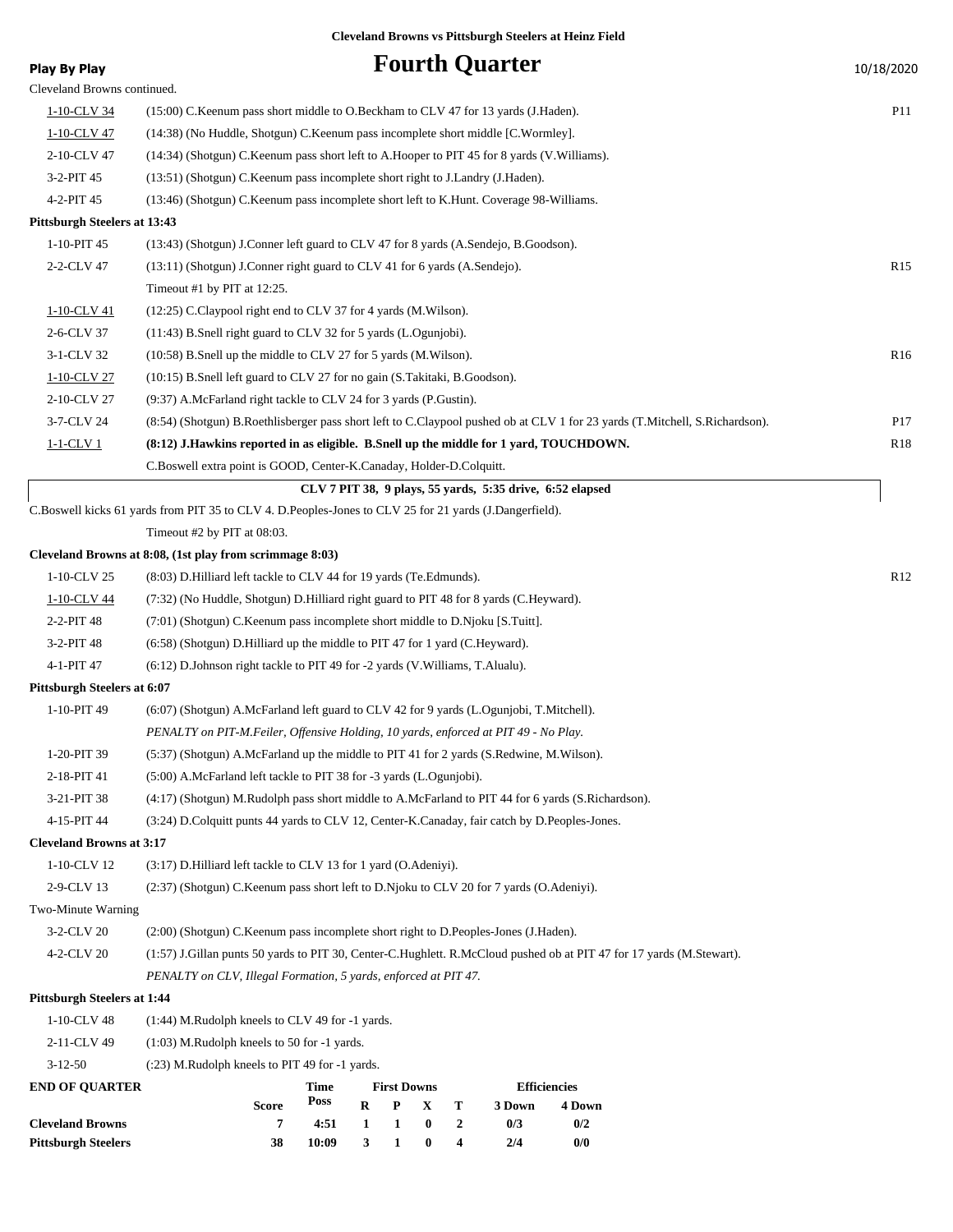### **Miscellaneous Statistics Report**

**Cleveland Browns vs Pittsburgh Steelers**

**10/18/2020 at Heinz Field**

### **Ten Longest Plays for Cleveland Browns**

| Yards | 0tr           | <b>Play Start</b> | <b>Play Description</b>                                                                                |
|-------|---------------|-------------------|--------------------------------------------------------------------------------------------------------|
| 36    | $\mathcal{P}$ | 1-10-CLV 36       | (4:00) B. Mayfield pass deep left to A. Hooper to PIT 28 for 36 yards (S. Nelson).                     |
| 24    |               | 3 2-16-CLV 10     | (:03) (Shotgun) C.Keenum pass short middle to J.Landry to CLV 34 for 24 yards (J.Haden, R.Spillane).   |
| 19    |               | 4 1-10-CLV 25     | (8:03) D. Hilliard left tackle to CLV 44 for 19 yards (Te. Edmunds).                                   |
| 13    |               | 2 2-10-PIT 13     | (1:06) (Shotgun) B. Mayfield pass short right to R. Higgins for 13 yards, TOUCHDOWN.                   |
| 13    |               | 2 1-20-CLV 29     | (26) (Shotgun) B.Mayfield pass short left to J.Landry pushed ob at CLV 42 for 13 yards (C.Sutton).     |
| 13    |               | 4 1-10-CLV 34     | (15:00) C. Keenum pass short middle to O. Beckham to CLV 47 for 13 yards (J. Haden).                   |
| 12    |               | 2-11-CLV 45       | (:23) (Shotgun) B.Mayfield pass short right to K.Hunt to PIT 43 for 12 yards (Te.Edmunds; V.Williams). |
| 12    | $\mathcal{P}$ | 1-10-CLV 24       | (10:20) B. Mayfield pass short right to O. Beckham pushed ob at CLV 36 for 12 yards (J. Haden).        |
| 11    |               | 1-10-CLV 36       | (5:30) B. Mayfield pass short left to H. Bryant to CLV 47 for 11 yards (S. Nelson).                    |
| 10    |               | 1-10-CLV 47       | (4:51) K.Hunt right guard to PIT 43 for 10 yards (D.Bush).                                             |

#### **Ten Longest Plays for Pittsburgh Steelers**

| Yards | 0tr | <b>Play Start</b>       | <b>Play Description</b>                                                                                                     |
|-------|-----|-------------------------|-----------------------------------------------------------------------------------------------------------------------------|
| 36    |     | 2 2-3-CLV 39            | (11:12) (No Huddle, Shotgun) B.Roethlisberger pass deep left to C.Claypool pushed ob at CLV 3 for 36 yards (T.Mitchell).    |
| 28    |     | 2 1-10-CLV 28           | (5:49) (No Huddle, Shotgun) B.Roethlisberger pass deep right to J.Washington for 28 yards, TOUCHDOWN.                       |
| 27    |     | $1 \quad 3 - 5 - PIT30$ | (14:24) (Shotgun) B.Roethlisberger pass deep left to J.Washington to CLV 43 for 27 yards (T.Mitchell).                      |
| 23    |     | 4 3-7-CLV 24            | (8:54) (Shotgun) B.Roethlisberger pass short left to C.Claypool pushed ob at CLV 1 for 23 yards (T.Mitchell, S.Richardson). |
| 16    |     | 2 1-10-PIT 26           | (13:28) (Shotgun) B.Roethlisberger pass short left to J.Smith-Schuster to PIT 27 for 1 yard (S.Redwine).                    |
| 14    |     | 2 1-10-PIT 12           | (14:05) (Shotgun) J.Conner left guard to PIT 26 for 14 yards (K.Johnson).                                                   |
| 13    |     | 2 3-1-CLV 41            | (6:26) (No Huddle, Shotgun) J.Conner left guard to CLV 28 for 13 yards (M.Smith).                                           |
| 12    |     | 1 2-10-CLV 43           | (13:38) (Shotqun) J.Conner left quard to CLV 31 for 12 yards (A.Sendejo; T.Mitchell).                                       |
| 8     |     | 2 2-9-CLV 49            | (7:03) (No Huddle, Shotgun) B.Roethlisberger pass short left to C.Claypool to CLV 41 for 8 yards (T.Mitchell).              |
| 8     |     | 3 3-4-CLV 22            | (4:29) (Shotgun) J.Conner left end to CLV 14 for 8 yards (A.Sendejo).                                                       |

|                | <b>Touchdown Scoring Information</b> | <b>Offense</b> |              | <b>Defense</b> Special Teams |
|----------------|--------------------------------------|----------------|--------------|------------------------------|
| <b>VISITOR</b> | Cleveland Browns                     |                | $\mathbf{0}$ |                              |
| <b>HOME</b>    | Pittsburgh Steelers                  | 4              | $\sim$ 1     |                              |

#### **Player Scoring Information**

|            | Club Player    | TD | Rush<br>TD | Rec KO TD<br>TD | Punt Int TD<br>TD |   | Fum<br>TD | Misc<br>TD   | FG | XP | 2Pt<br>Rush | Rec | 2Pt Sfty | Points |
|------------|----------------|----|------------|-----------------|-------------------|---|-----------|--------------|----|----|-------------|-----|----------|--------|
| <b>CLV</b> | R.Higgins      | 0  | 0          |                 | 0                 | 0 | 0         | 0            |    | 0  | 0           | 0   | 0        | 6      |
| <b>CLV</b> | C.Parkey       | 0  | 0          | 0               | 0                 | 0 | 0         | 0            |    |    |             | 0   | 0        |        |
| PIT.       | C.Boswell      | 0  | 0          | 0               | 0                 | 0 | 0         | $\mathbf{0}$ |    | 5  | 0           | 0   | 0        | 8      |
| PIT.       | J.Conner       | 0  |            |                 | 0                 | 0 | 0         | 0            |    | 0  | 0           | 0   | 0        | 6      |
| PIT        | <b>B.Snell</b> | 0  |            | 0               | 0                 | 0 | 0         | 0            |    | 0  | 0           | 0   | 0        | 6      |
| PIT        | C.Claypool     | 0  |            | $\mathbf{0}$    | 0                 | 0 | 0         | 0            |    | 0  | 0           | 0   | 0        | 6      |
| PIT        | J.Washington   | 0  | 0          |                 | 0                 | 0 | 0         | 0            |    | 0  | 0           | 0   | 0        | 6      |
| PIT        | M.Fitzpatrick  | 0  | 0          | 0               | 0                 |   | 0         | 0            |    | 0  | 0           | 0   | 0        | 6      |

| <b>Possession Detail</b>    | <b>First Half</b> |              | <b>Second Half</b> |       | Game           |       |  |  |
|-----------------------------|-------------------|--------------|--------------------|-------|----------------|-------|--|--|
|                             | <b>Visitor</b>    | Home         | <b>Visitor</b>     | Home  | <b>Visitor</b> | Home  |  |  |
| Largest Lead                | 0                 | 24           | 0                  | 31    | 0              | 31    |  |  |
| Drives Leading              | 0                 | 6            | 0                  | 5     | 0              | 11    |  |  |
| Time of Possession Leading  | 0:00              | 9:22         | 0:00               | 20:19 | 0:00           | 29:41 |  |  |
| Largest Deficit             | $-24$             | 0            | -31                | 0     | -31            | 0     |  |  |
| Drives Trailing             |                   | 0            | 5                  | 0     | 12             | 0     |  |  |
| Time of Possession Trailing | 16:13             | 0:00         | 9:41               | 0:00  | 25:54          | 0:00  |  |  |
| Times Score Tied Up         |                   | $\mathbf{0}$ |                    | 0     |                |       |  |  |
| Lead Changes                |                   |              |                    | 0     |                |       |  |  |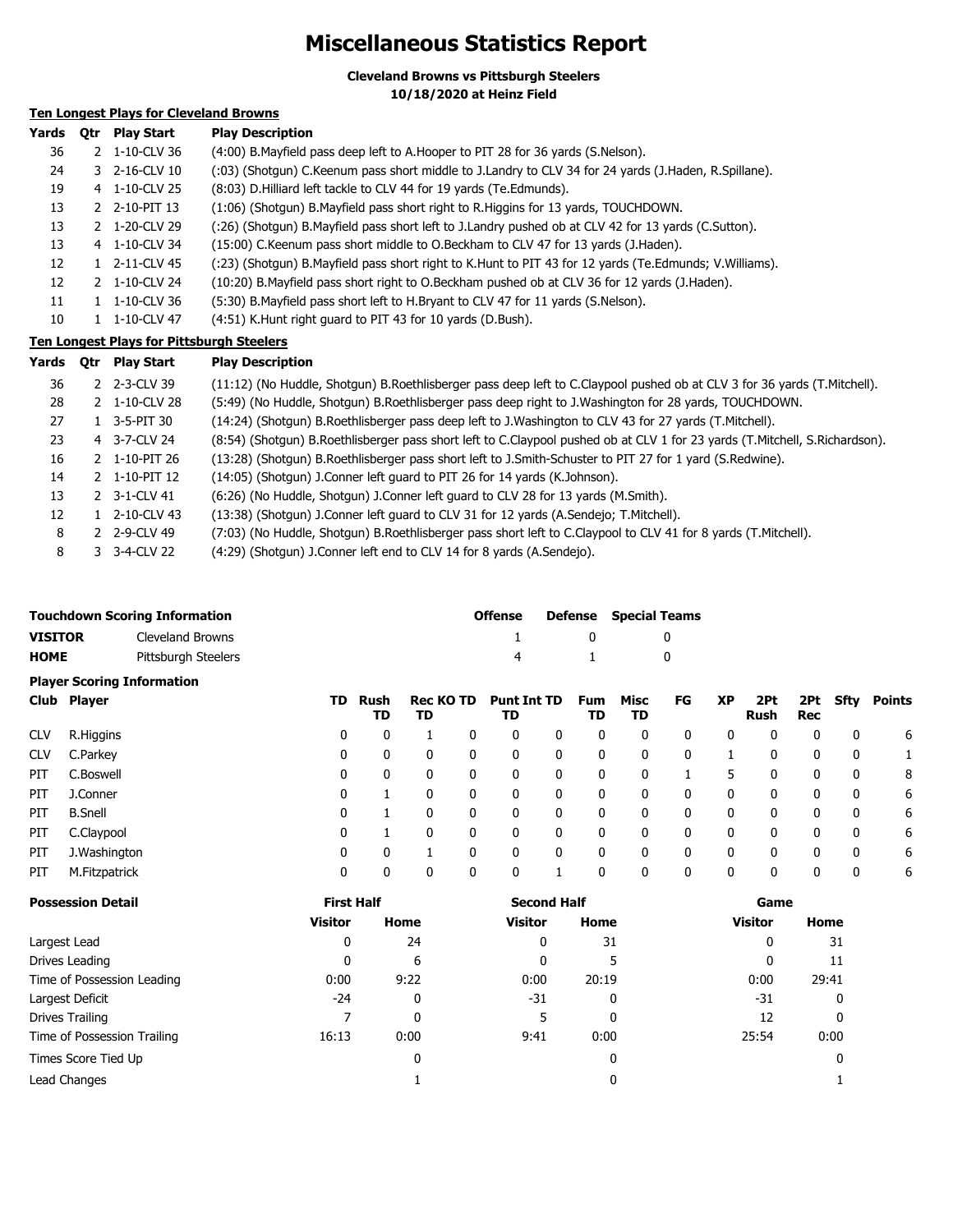### **Playtime Percentage**

Percent of playtime per player on offense, defense and special teams

**Cleveland Browns Pittsburgh Steelers**

|                   |           |                | <b>Offense</b> |                | <b>Defense</b> | <b>Special Teams</b> |     |                         |           |    | <b>Offense</b> |    | <b>Defense</b> | <b>Special Teams</b> |     |
|-------------------|-----------|----------------|----------------|----------------|----------------|----------------------|-----|-------------------------|-----------|----|----------------|----|----------------|----------------------|-----|
| J Wills           | Τ         |                | 57 100%        |                |                | 1                    |     | 4% A Villanueva         | Τ         |    | 65 100%        |    |                | 6                    | 22% |
| C Hubbard         | т         |                | 57 100%        |                |                | 1                    | 4%  | K Dotson                | G         |    | 65 100%        |    |                | 6                    | 22% |
| J Bitonio         | G         |                | 57 100%        |                |                | 1                    |     | 4% M Feiler             | T         | 62 | 95%            |    |                | 6                    | 22% |
| J Tretter         | С         |                | 57 100%        |                |                |                      |     | C Okorafor              | Τ         | 62 | 95%            |    |                | 6                    | 22% |
| J Conklin         | Τ         |                | 57 100%        |                |                |                      |     | <b>B</b> Roethlisberger | QB        | 58 | 89%            |    |                |                      |     |
| O Beckham         | <b>WR</b> | 48             | 84%            |                |                |                      |     | M Pouncey               | C         | 54 | 83%            |    |                |                      |     |
| J Landry          | <b>WR</b> | 44             | 77%            |                |                |                      |     | C Claypool              | <b>WR</b> | 51 | 78%            |    |                | 6                    | 22% |
| <b>B</b> Mayfield | QB        |                | 42 74%         |                |                |                      |     | E Ebron                 | <b>TE</b> | 46 | 71%            |    |                |                      |     |
| A Hooper          | TE        | 40             | 70%            |                |                |                      |     | J Washington            | <b>WR</b> | 43 | 66%            |    |                |                      |     |
| R Higgins         | <b>WR</b> | 34             | 60%            |                |                | 5                    | 19% | J Conner                | <b>RB</b> | 43 | 66%            |    |                |                      |     |
| K Hunt            | <b>RB</b> | 30             | 53%            |                |                |                      |     | J Smith-Schuster        | <b>WR</b> | 42 | 65%            |    |                |                      |     |
| D Njoku           | <b>TE</b> | 23             | 40%            |                |                |                      |     | V McDonald              | <b>TE</b> | 40 | 62%            |    |                | 6                    | 22% |
| H Bryant          | <b>TE</b> |                | 21 37%         |                |                | 8                    | 30% | <b>B</b> Snell          | <b>RB</b> | 14 | 22%            |    |                | 15                   | 56% |
| D Johnson         | <b>RB</b> | 17             | 30%            |                |                |                      |     | R McCloud               | <b>WR</b> | 13 | 20%            |    |                | 8                    | 30% |
| C Keenum          | QB        | 15             | 26%            |                |                |                      |     | J Hassenauer            | C         | 11 | 17%            |    |                | 6                    | 22% |
| T Taylor          | <b>WR</b> | 10             | 18%            |                |                |                      |     | J Hawkins               | T         | 10 | 15%            |    |                |                      |     |
| A Janovich        | FB        | 7              | 12%            |                |                | 20                   | 74% | A McFarland             | <b>RB</b> | 10 | 15%            |    |                |                      |     |
| D Hilliard        | <b>RB</b> | $\overline{7}$ | 12%            |                |                | 19                   | 70% | M Rudolph               | QB        | 7  | 11%            |    |                |                      |     |
| D Peoples-Jones   | <b>WR</b> | 3              | 5%             |                |                | 12                   | 44% | J Samuels               | <b>RB</b> | 5  | 8%             |    |                | 8                    | 30% |
| S Carlson         | TE        | 1              | 2%             |                |                | 21                   | 78% | D Watt                  | <b>FB</b> | 4  | 6%             |    |                | 12                   | 44% |
| A Sendejo         | FS        |                |                |                | 65 100%        | 12                   | 44% | D Cain                  | <b>WR</b> |    | 6%             |    |                |                      |     |
| D Ward            | <b>CB</b> |                |                |                | 65 100%        | 6                    | 22% |                         |           | 4  |                |    |                |                      |     |
| S Redwine         | FS        |                |                | 64             | 98%            | 5                    | 19% | M Fitzpatrick           | SS        | 3  | 5%             |    | 57 100%        | 1                    | 4%  |
| T Mitchell        | <b>CB</b> |                |                | 64             | 98%            |                      |     | D Gray                  | T         | 3  | 5%             |    |                |                      |     |
| <b>B</b> Goodson  | LB        |                |                | 57             | 88%            | 6                    | 22% | S Nelson                | CB        |    |                |    | 57 100%        | $\mathbf{1}$         | 4%  |
| L Ogunjobi        | DT        |                |                | 55             | 85%            | 6                    | 22% | J Haden                 | CB        |    |                |    | 57 100%        | 1                    | 4%  |
| O Vernon          | DE        |                |                | 55             | 85%            | 5                    | 19% | T Edmunds               | SS        |    |                | 54 | 95%            | 1                    | 4%  |
| M Garrett         | DE        |                |                | 50             | 77%            | 5                    | 19% | T Watt                  | LB        |    |                | 51 | 89%            | 1                    | 4%  |
| S Richardson      | DT        |                |                | 47             | 72%            | 5                    | 19% | C Heyward               | DT        |    |                | 48 | 84%            | 7                    | 26% |
| K Johnson         | <b>CB</b> |                |                | 42             | 65%            |                      |     | V Williams              | LB        |    |                | 46 | 81%            | 1                    | 4%  |
| M Smith           | LB        |                |                | 34             | 52%            | 5                    | 19% | <b>B</b> Dupree         | LВ        |    |                | 46 | 81%            | 1                    | 4%  |
| M Wilson          | LB        |                |                | 31             | 48%            | 1                    | 4%  | S Tuitt                 | DE        |    |                | 41 | 72%            | 7                    | 26% |
| S Takitaki        | LB        |                |                | 21             | 32%            | 21                   | 78% | R Spillane              | LB        |    |                | 30 | 53%            | 21                   | 78% |
| J Elliott         | DT        |                |                | 21             | 32%            | 1                    | 4%  | D Bush                  | LB        |    |                | 27 | 47%            |                      |     |
| A Clayborn        | DE        |                |                | 19             | 29%            | 1                    | 4%  | C Sutton                | CB        |    |                | 26 | 46%            | 11                   | 41% |
| P Gustin          | DE        |                |                |                | 16 25%         | 3                    | 11% | T Alualu                | DE        |    |                | 26 | 46%            | 1                    | 4%  |
| T Davis           | LB        |                |                | $\overline{7}$ | 11%            | 19                   | 70% | M Hilton                | CB        |    |                | 22 | 39%            | 5                    | 19% |
| M Stewart         | CB        |                |                | 2              | 3%             | 20                   | 74% | C Wormley               | DE        |    |                | 11 | 19%            |                      |     |
| T Thomas          | CB        |                |                |                |                | 26                   | 96% | O Adeniyi               | LB        |    |                | 9  | 16%            | 20                   | 74% |
| R Jackson         | CB        |                |                |                |                | 20                   | 74% | A Highsmith             | LB        |    |                | 8  | 14%            | 19                   | 70% |
| J Moffatt         | SS        |                |                |                |                | 14                   | 52% | I Buggs                 | DE        |    |                | 8  | 14%            |                      |     |
| E Benton          | SS        |                |                |                |                | 7                    | 26% | J Layne                 | CB        |    |                | 3  | 5%             | 18                   | 67% |
| J Gillan          | P         |                |                |                |                | 7                    | 26% | J Dangerfield           | SS        |    |                |    |                | 20                   | 74% |
| C Hughlett        | LS        |                |                |                |                | 7                    |     | 26% J Pierre            | CB        |    |                |    |                | 19                   | 70% |
| C Parkey          | Κ         |                |                |                |                | 3                    |     | 11% C Boswell           | Κ         |    |                |    |                | 13                   | 48% |